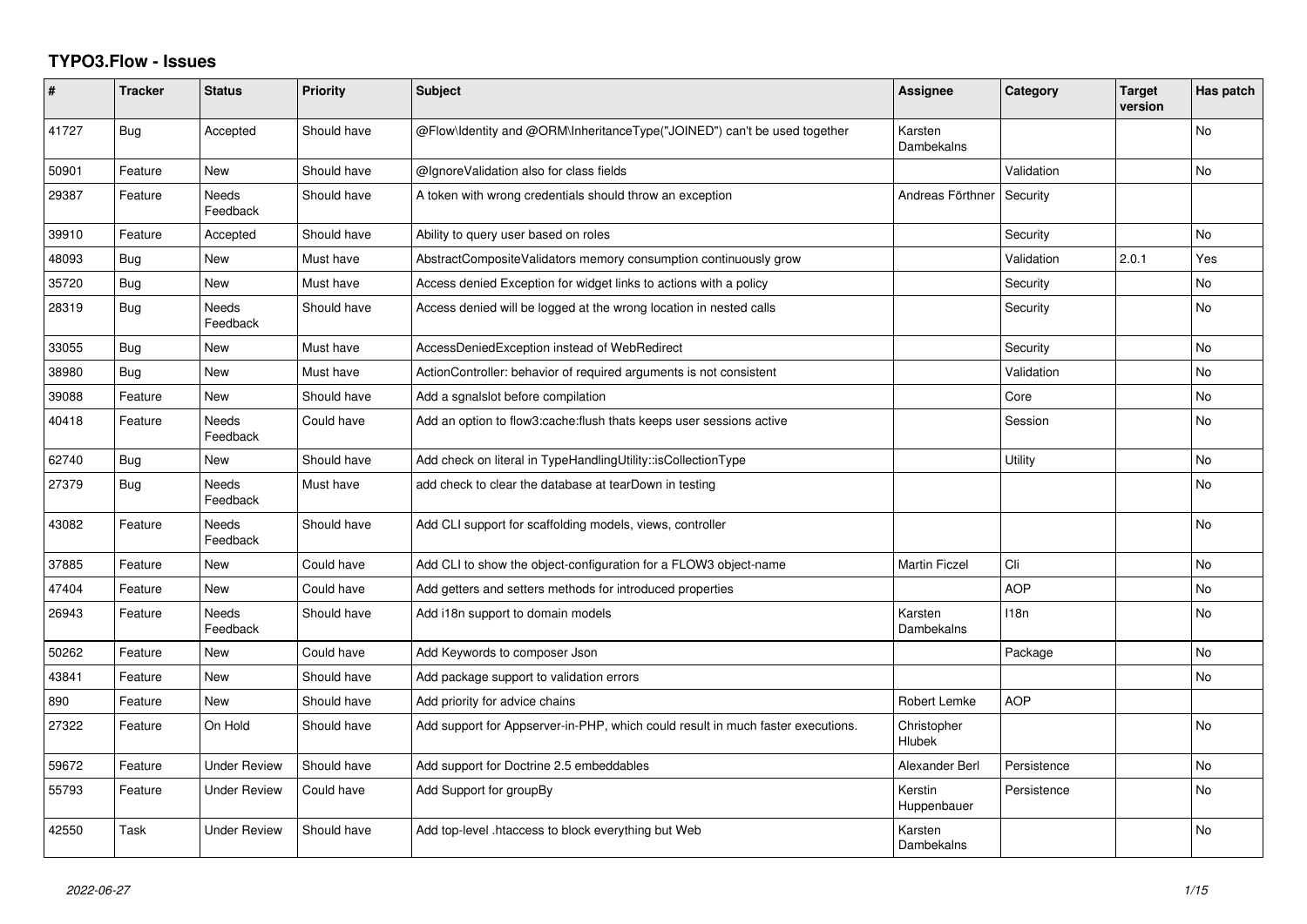| #     | <b>Tracker</b> | <b>Status</b>     | <b>Priority</b> | <b>Subject</b>                                                                                          | <b>Assignee</b>       | Category    | <b>Target</b><br>version | Has patch |
|-------|----------------|-------------------|-----------------|---------------------------------------------------------------------------------------------------------|-----------------------|-------------|--------------------------|-----------|
| 36955 | Feature        | <b>New</b>        | Should have     | Add type filter to var_dump()                                                                           |                       | Error       |                          | No        |
| 46216 | Feature        | New               | Should have     | Add wincache cache backend                                                                              |                       | Cache       |                          | No        |
| 46816 | Feature        | New               | Should have     | Add xcache cache backend                                                                                |                       | Cache       |                          | No        |
| 58579 | Feature        | New               | Should have     | Adding own environment constants to Flow                                                                |                       |             | 2.x                      | No        |
| 51459 | Feature        | New               | Should have     | Allow catching of particular exceptions on property mapping                                             |                       | <b>MVC</b>  |                          | No        |
| 33049 | Feature        | <b>New</b>        | Could have      | Allow configuration of context without environment variable (needed for IIS)                            |                       | Core        |                          | No        |
| 57763 | Feature        | New               | Should have     | Allow controller / package / action as params in<br>\TYPO3\Fluid\ViewHelpers\Form\ButtonViewHelper      |                       |             |                          | No        |
| 3312  | Feature        | Needs<br>Feedback | Should have     | Allow for easy logging by annotations                                                                   | Robert Lemke          | Log         |                          |           |
| 28231 | Feature        | New               | Should have     | Allow output to STDERR for CLI Response                                                                 |                       | <b>MVC</b>  |                          |           |
| 45851 | Feature        | Needs<br>Feedback | Could have      | Allow referencing environment variables in Settings.yaml                                                | Adrian Föder          |             |                          | No        |
| 47339 | Feature        | Needs<br>Feedback | Could have      | Allow RequestHandlers to get the current Request injected                                               | Alexander Berl        | Http        |                          | No        |
| 49050 | Feature        | New               | Should have     | Allow Subqueries in QueryInterface                                                                      |                       | Persistence |                          | No        |
| 31500 | Bug            | Under Review      | Must have       | Argument validation for CLI requests is not done                                                        | Karsten<br>Dambekalns | Validation  |                          | No        |
| 2974  | Bug            | New               | Must have       | Aspect / Proxy Cache is not emptied automatically if an interface used for introduction<br>was modified | <b>Robert Lemke</b>   | <b>AOP</b>  |                          |           |
| 55954 | Bug            | <b>New</b>        | Should have     | Associations to ValueObjects should not be cascade all'd                                                |                       |             |                          | No        |
| 36508 | Bug            | New               | Should have     | AuthenticationProvider Request Patterns                                                                 |                       | Security    |                          | No        |
| 1785  | Feature        | New               | Must have       | Automatic garbage collection for expired cache entries                                                  |                       | Cache       |                          |           |
| 33587 | Feature        | New               | Should have     | Automatically remove unused Resources                                                                   |                       | Resource    |                          | No        |
| 55199 | Feature        | New               | Should have     | Avoid Buffering of Shell output                                                                         |                       | Cli         |                          | No.       |
| 32707 | Bug            | Accepted          | Must have       | <b>Bad Bad FileBackend</b>                                                                              | Karsten<br>Dambekalns | Cache       | 2.0.1                    | No        |
| 53189 | Bug            | <b>New</b>        | Should have     | Blog tutorial no longer works                                                                           | <b>Philipp Maier</b>  |             |                          | No        |
| 59023 | Bug            | New               | Should have     | BooleanConverter should not convert empty values to boolean                                             |                       | Property    |                          | No        |
| 50080 | Bug            | Needs<br>Feedback | Should have     | Broken concept for CLI/Web separation                                                                   | Karsten<br>Dambekalns | Core        |                          | INO.      |
| 54446 | Bug            | New               | Should have     | Cache filebackend 'include_once'                                                                        |                       | Cache       |                          | No        |
| 42520 | Bug            | <b>New</b>        | Must have       | Cache must be flushed globally for package state changes                                                |                       | Core        |                          | No        |
| 58744 | Bug            | New               | Should have     | Can not split configuration in settings.yaml                                                            |                       |             |                          | No        |
| 52430 | Bug            | New               | Should have     | Cannot convert from UUID to auto-increment ID                                                           |                       |             |                          | No        |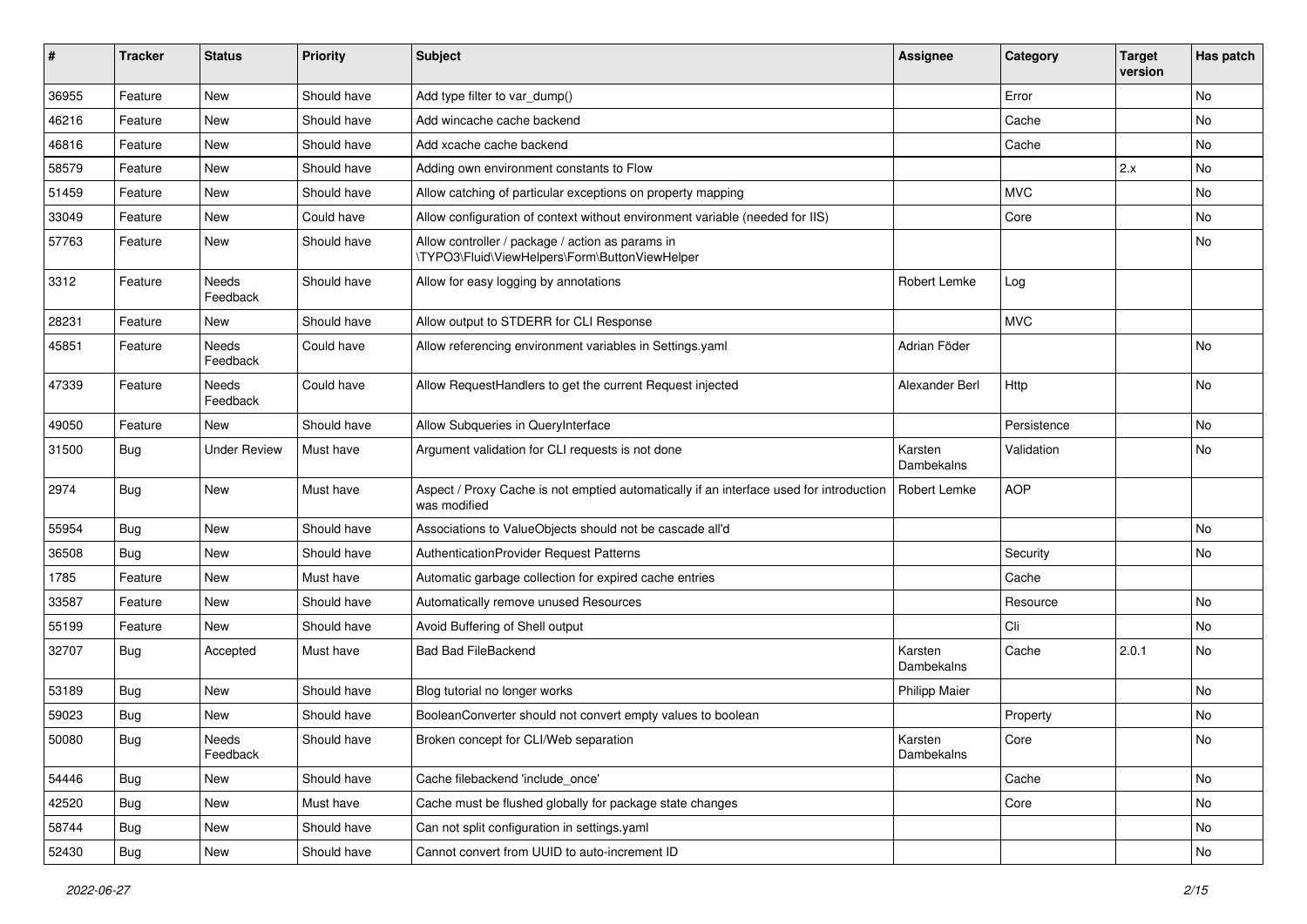| #     | <b>Tracker</b> | <b>Status</b>            | <b>Priority</b> | <b>Subject</b>                                                                                     | <b>Assignee</b>         | Category        | <b>Target</b><br>version | Has patch |
|-------|----------------|--------------------------|-----------------|----------------------------------------------------------------------------------------------------|-------------------------|-----------------|--------------------------|-----------|
| 28016 | Bug            | Needs<br>Feedback        | Should have     | Cascade remove of cleared ArrayCollection                                                          | Karsten<br>Dambekalns   | Persistence     |                          | No        |
| 41900 | Feature        | Accepted                 | Should have     | Check for duplicate PSR-0 autoload namespaces                                                      | Christian Jul<br>Jensen | Package         |                          | No        |
| 30933 | Feature        | Needs<br>Feedback        | Should have     | Check for unique constraints on add()                                                              | Karsten<br>Dambekalns   | Persistence     |                          | No        |
| 41414 | Task           | <b>Needs</b><br>Feedback | Should have     | Check packageKey naming / file structure below Packages/Vendor                                     |                         | Package         |                          | <b>No</b> |
| 8463  | Feature        | New                      | Should have     | Check security policy for objects reconstituted in the session scope                               |                         | Security        |                          |           |
| 8462  | Feature        | New                      | Should have     | Check subobjects in query rewriting                                                                |                         | Security        |                          |           |
| 52909 | <b>Bug</b>     | New                      | Should have     | Class Loader fallback to non-proxy hides fatal errors                                              |                         | Core            |                          | No        |
| 53533 | Bug            | New                      | Should have     | Class reflection assumes reverse PSR-0, can lead to fail in autoloader                             |                         | Reflection      |                          | No        |
| 58622 | Feature        | <b>New</b>               | Must have       | Clearer Exception: Array to string conversion                                                      |                         | Core            |                          | No        |
| 30428 | Feature        | New                      | Should have     | Cloning of request arguments                                                                       |                         | <b>MVC</b>      |                          |           |
| 48167 | Feature        | Accepted                 | Should have     | Command line account and role browsing                                                             | Adrian Föder            | Security        |                          | No        |
| 51809 | <b>Bug</b>     | <b>Under Review</b>      | Must have       | Commit "[BUGFIX] Published resources don't support symlinks" produces an fatal<br>error on Windows | Adrian Föder            | Core            | 2.0.1                    | No        |
| 27561 | Task           | Accepted                 | Could have      | Complete documentation                                                                             |                         | Documentation - |                          | <b>No</b> |
| 43621 | <b>Bug</b>     | <b>Under Review</b>      | Must have       | Composer installer overwrites Settings.yaml.example                                                | Karsten<br>Dambekalns   |                 |                          | No        |
| 46910 | Feature        | New                      | Should have     | Composer integration - PackageStates.php                                                           |                         |                 |                          | <b>No</b> |
| 57437 | <b>Bug</b>     | New                      | Should have     | Composer package replacement is not supported                                                      |                         | Package         |                          | No        |
| 59442 | Bug            | <b>Under Review</b>      | Should have     | Composite primary keys including foreign entity don't work                                         |                         | Persistence     |                          | No        |
| 3755  | Task           | New                      | Must have       | Concurrency stress testing and cache mechanism                                                     |                         | - Testing -     |                          |           |
| 29972 | Feature        | <b>Under Review</b>      | Should have     | <b>Configurable Redirects</b>                                                                      | <b>Tim Kandel</b>       | MVC - Routing   |                          | No        |
| 33710 | Feature        | <b>New</b>               | Should have     | Configuration based on Domain                                                                      |                         |                 |                          | <b>No</b> |
| 48898 | Bug            | New                      | Must have       | configuration for roles fails if one of Policy.yaml files contain empty "roles array"              | Christian Müller        | Security        | 2.0.1                    | No        |
| 53224 | Bug            | New                      | Should have     | Constructor in subclass breaks call chain leading to missing identifier / uuid                     |                         | Object          |                          | No        |
| 31210 | Bug            | New                      | Must have       | constructor of proxy class not compatible with interfaces defening a constructor                   |                         | Object          |                          | No        |
| 42606 | Bug            | <b>New</b>               | Must have       | Content Security with nested objects                                                               |                         | Security        |                          | No        |
| 57541 | <b>Bug</b>     | <b>Under Review</b>      | Must have       | Content Security: operands work intrinsically differently in Rewrite and Manual check              |                         | Security        |                          | No        |
| 42601 | Bug            | <b>Under Review</b>      | Must have       | Content Security: QOM rewriting is omitted if used in certain cases in an Action<br>Controller     | Robert Lemke            | Security        | 2.0.1                    | No        |
| 33937 | Feature        | Accepted                 | Should have     | Convenience method to resolve public "resource://" paths                                           | Karsten<br>Dambekalns   | Resource        |                          | No        |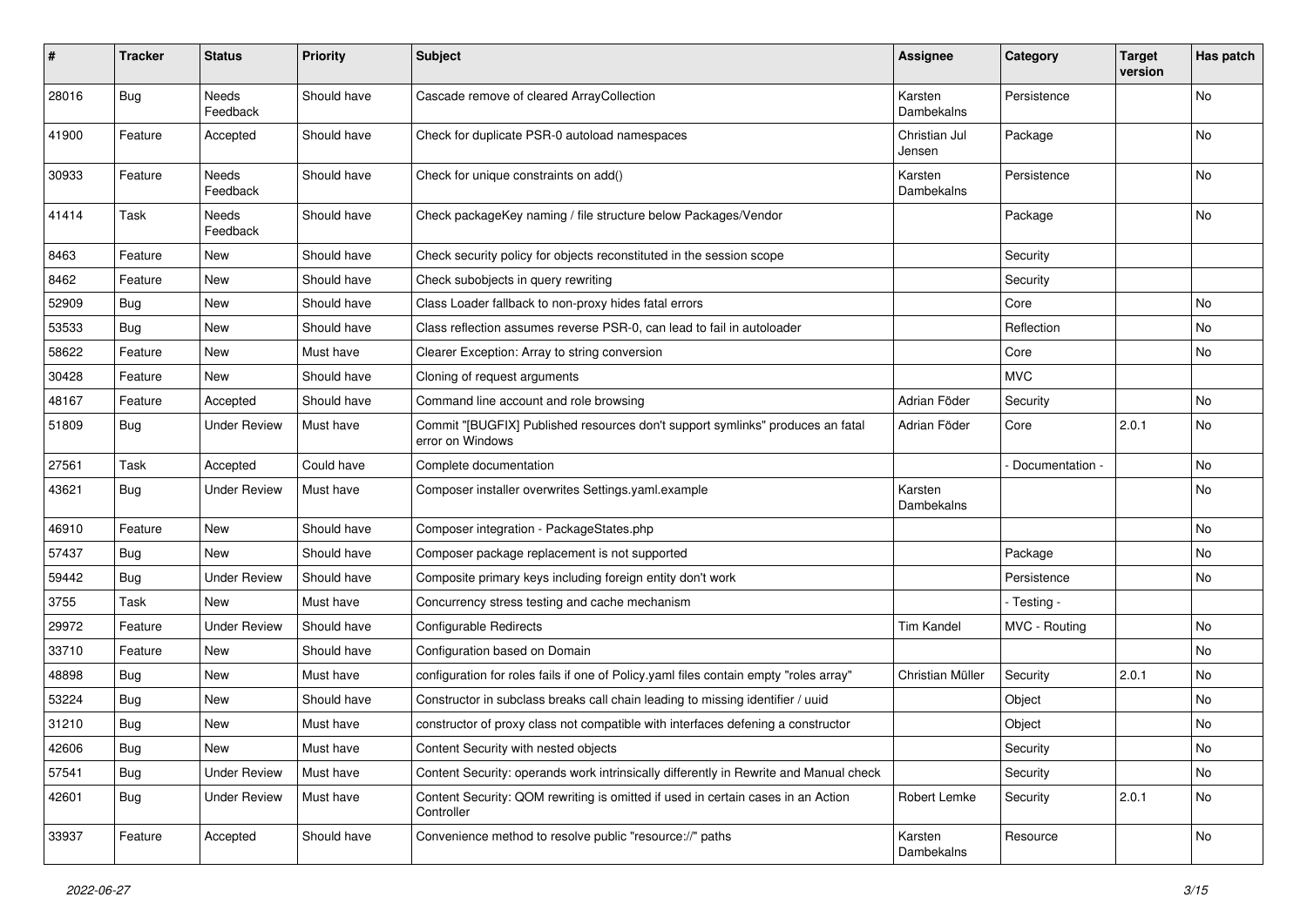| ∦     | <b>Tracker</b> | <b>Status</b>       | <b>Priority</b> | <b>Subject</b>                                                                                       | Assignee              | Category         | <b>Target</b><br>version | Has patch |
|-------|----------------|---------------------|-----------------|------------------------------------------------------------------------------------------------------|-----------------------|------------------|--------------------------|-----------|
| 56573 | Bug            | <b>New</b>          | Should have     | Converting by Flow\Identity                                                                          |                       | Persistence      |                          | <b>No</b> |
| 41148 | Bug            | <b>New</b>          | Must have       | Converting of ValueObjects                                                                           |                       |                  |                          | <b>No</b> |
| 47073 | Bug            | <b>New</b>          | Must have       | Cookie causes Error after Update                                                                     |                       | Http             |                          | <b>No</b> |
| 65684 | Bug            | <b>New</b>          | Should have     | Could not acquire lock for ClassLoader cache creation                                                | Sebastian Heuer       |                  |                          | <b>No</b> |
| 3580  | Feature        | <b>New</b>          | Must have       | Create an administration panel for the FLOW3 Development context                                     |                       | <b>MVC</b>       |                          |           |
| 27798 | <b>Bug</b>     | Accepted            | Must have       | CSRF protection not working for forms in a plugin                                                    |                       | Security         | 2.0.1                    | <b>No</b> |
| 46066 | Bug            | <b>New</b>          | Should have     | Currency formatter uses wrong format for ISO 4217 currency codes                                     |                       | 118n             |                          | <b>No</b> |
| 51286 | Task           | <b>New</b>          | Should have     | Custom error views should introduce a controller context somehow                                     |                       |                  |                          | <b>No</b> |
| 49806 | Task           | Accepted            | Should have     | Date formatting should care about the time zone                                                      | Adrian Föder          | 118 <sub>n</sub> |                          | <b>No</b> |
| 26986 | Feature        | Accepted            | Should have     | Debug toolbar                                                                                        | Christian Müller      |                  |                          | <b>No</b> |
| 44712 | Task           | Accepted            | Should have     | Decouple Argument-Building in the HTTP-Request-Constructor                                           |                       | Http             |                          | <b>No</b> |
| 51312 | Bug            | <b>New</b>          | Should have     | Default php error handler generates warning (when loading<br>TYPO3\Flow\Error\Exception class)       |                       | Core             | 2.0                      | <b>No</b> |
| 48430 | Bug            | <b>New</b>          | Should have     | Default validator-messages are not correctly formatted                                               |                       |                  |                          | <b>No</b> |
| 44244 | Bug            | <b>New</b>          | Should have     | defaultOrderings aren't applied on related objects                                                   |                       | Persistence      |                          | <b>No</b> |
| 35831 | Bug            | <b>New</b>          | Must have       | Deleting or unpublishing of a resource deletes all published symlinks<br>(Web/ Resources/Persistent) |                       |                  |                          | <b>No</b> |
| 29425 | Bug            | <b>New</b>          | Should have     | Deletion of a blog post with resources fails with FK constraint error                                |                       | Persistence      |                          |           |
| 5442  | Feature        | <b>New</b>          | Should have     | Destroy session / logout user on deleting an account                                                 | Andreas Förthner      | Security         |                          |           |
| 45611 | Bug            | <b>New</b>          | Could have      | Destruction of session after logout should be configurable                                           |                       | Security         |                          | <b>No</b> |
| 46823 | Task           | Accepted            | Should have     | Detect APC and APCu correctly                                                                        |                       | Cache            |                          | No        |
| 30890 | Feature        | Accepted            | Should have     | Developer Toolbar                                                                                    | Christian Müller      | <b>MVC</b>       |                          | <b>No</b> |
| 46425 | Task           | <b>Under Review</b> | Should have     | DI proxy classes use raw reflection instead of RelfectionService                                     | Christian Müller      | Core             | 2.0.1                    | No        |
| 55831 | Feature        | <b>New</b>          | Should have     | Different scenarios for session settings                                                             |                       |                  |                          | <b>No</b> |
| 54146 | <b>Bug</b>     | <b>New</b>          | Should have     | Different sorting of arguments in ACL Patterns doesnt work                                           | Christian Müller      | Security         |                          | No        |
| 58408 | Task           | <b>New</b>          | Should have     | Disable manualy persisting                                                                           |                       |                  |                          | <b>No</b> |
| 37354 | Bug            | Accepted            | Should have     | Do not apply generateValueHash() and generateUuid() if custom identifier is used                     | Karsten<br>Dambekalns | Persistence      |                          | No        |
| 51188 | Bug            | <b>New</b>          | Should have     | Doctrine does not respect AOP-injected properties                                                    |                       | Persistence      |                          | No        |
| 51489 | Bug            | <b>New</b>          | -- undefined -- | Doctrine\Common\Annotations\AnnotationException thrown in file<br>AnnotationException.php            |                       | Annotations      |                          | No        |
| 42465 | Task           | <b>New</b>          | Should have     | Document i18n settings                                                                               |                       | Documentation    | 2.0.1                    | <b>No</b> |
| 44148 | <b>Bug</b>     | <b>New</b>          | Should have     | Documentation for executeCommand() needs clarification                                               |                       |                  | 2.0.1                    | No        |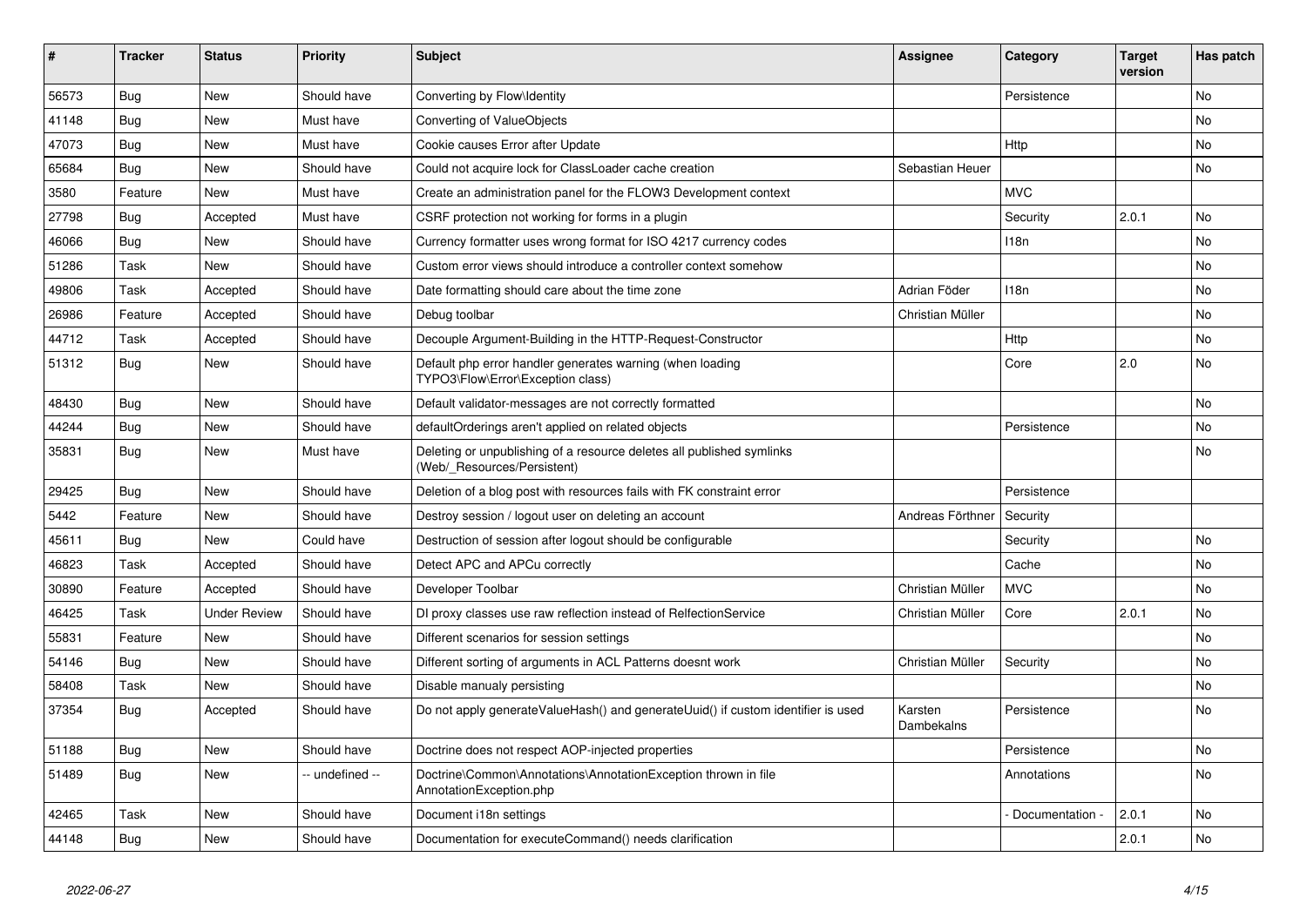| ∦     | <b>Tracker</b> | <b>Status</b>            | <b>Priority</b> | <b>Subject</b>                                                                                               | <b>Assignee</b>              | Category                  | <b>Target</b><br>version | Has patch |
|-------|----------------|--------------------------|-----------------|--------------------------------------------------------------------------------------------------------------|------------------------------|---------------------------|--------------------------|-----------|
| 40802 | Bug            | Accepted                 | Should have     | Documentation mistake (authentication)                                                                       | Karsten<br>Dambekalns        | Documentation -           | 1.1.1                    | No        |
| 50115 | Feature        | <b>Under Review</b>      | Must have       | During the policy loading, we need to take care if class exist                                               | Dominique Feyer              | Security                  |                          | Yes       |
| 35030 | Feature        | <b>Under Review</b>      | Should have     | Dynamic locale detection                                                                                     | Karsten<br>Dambekalns        | 118n                      |                          | No        |
| 49025 | Task           | <b>Under Review</b>      | Could have      | Dynamic locale detection / determination                                                                     | Adrian Föder                 | 118n                      | 2.1                      | <b>No</b> |
| 37212 | Feature        | Accepted                 | Must have       | Edge Side Includes (ESI)                                                                                     | Robert Lemke                 | Http                      |                          | No        |
| 46716 | <b>Bug</b>     | New                      | Must have       | Empty class names in Dependencylnjection proxy code when using Caches /<br>Factory-created dependencies      |                              | Object                    | 2.0.1                    | No        |
| 3587  | Feature        | <b>New</b>               | Could have      | Enforce validation rules for value objects already in constructor                                            |                              | Validation                |                          |           |
| 55870 | Feature        | New                      | Must have       | Enhance f:form.textfield or add a f:form.datefield VH with enhanced validation and<br>propertymapping        | Christian Müller             |                           |                          | No        |
| 53177 | Feature        | <b>New</b>               | Should have     | entity resource policy value support for `this`                                                              |                              | Security                  |                          | <b>No</b> |
| 47236 | <b>Bug</b>     | <b>Needs</b><br>Feedback | Should have     | Error at offset 6279 of 6338                                                                                 |                              |                           |                          | No        |
| 43967 | Bug            | New                      | Should have     | Error in evaluating orphanRemoval in Flow Annotation driver                                                  |                              | Persistence               |                          | No        |
| 48873 | Bug            | New                      | Should have     | Error when calling resourceManager->deleteResource on unpublished Resource                                   |                              | Error Handler<br>Report - |                          | No        |
| 37831 | Task           | <b>New</b>               | Could have      | Evaluate using PHP 5.4's internal web server for Functional Testing                                          |                              | - Testing -               |                          | <b>No</b> |
| 45640 | Bug            | New                      | Could have      | Every relation is set to cascade=all if the related entity is no aggregate root                              |                              | Persistence               |                          | No        |
| 40410 | <b>Bug</b>     | Needs<br>Feedback        | Should have     | Exception when using Apc, Memcached of Redis cache backend for reflection status<br>and object configuration | Karsten<br><b>Dambekalns</b> | Cache                     |                          | No        |
| 33024 | Bug            | Accepted                 | Must have       | Exception when validating a float in a Model with the Number validator                                       | Karsten<br>Dambekalns        | 118n                      |                          | No        |
| 52945 | Bug            | New                      | Should have     | Excluded classes should only be excluded from reflection but still autoloaded                                |                              |                           |                          | <b>No</b> |
| 32607 | Feature        | Needs<br>Feedback        | Should have     | Export localized strings for JS consumption                                                                  | Karsten<br>Dambekalns        | 118n                      |                          | No        |
| 53262 | Bug            | New                      | Should have     | FileBakend have some race condition                                                                          | Dominique Feyer              | Cache                     |                          | Yes       |
| 55306 | <b>Bug</b>     | <b>Under Review</b>      | Should have     | Filenames should not exceed 255 characters                                                                   | Christian Müller             |                           |                          | No        |
| 43192 | <b>Bug</b>     | Accepted                 | Should have     | findByIdentifier() for non-persisted objects not working for custom identifier properties                    | Karsten<br>Dambekalns        | Persistence               |                          | No        |
| 36510 | Feature        | New                      | Should have     | Firewall Redirect?                                                                                           |                              |                           |                          | No        |
| 58975 | <b>Bug</b>     | New                      | Must have       | Fix command for Linux in Qucikstart documentation                                                            |                              | - Documentation -         |                          | No        |
| 56856 | <b>Bug</b>     | <b>Under Review</b>      | Must have       | Fix StandardView Template                                                                                    |                              |                           |                          | No        |
| 59366 | <b>Bug</b>     | <b>Under Review</b>      | Should have     | fix* lifecycle callbacks should not be registered for unproxied entities                                     |                              | Persistence               |                          | No        |
| 55937 | <b>Bug</b>     | New                      | Must have       | FlashMessage queue is lost                                                                                   |                              | Session                   |                          | No        |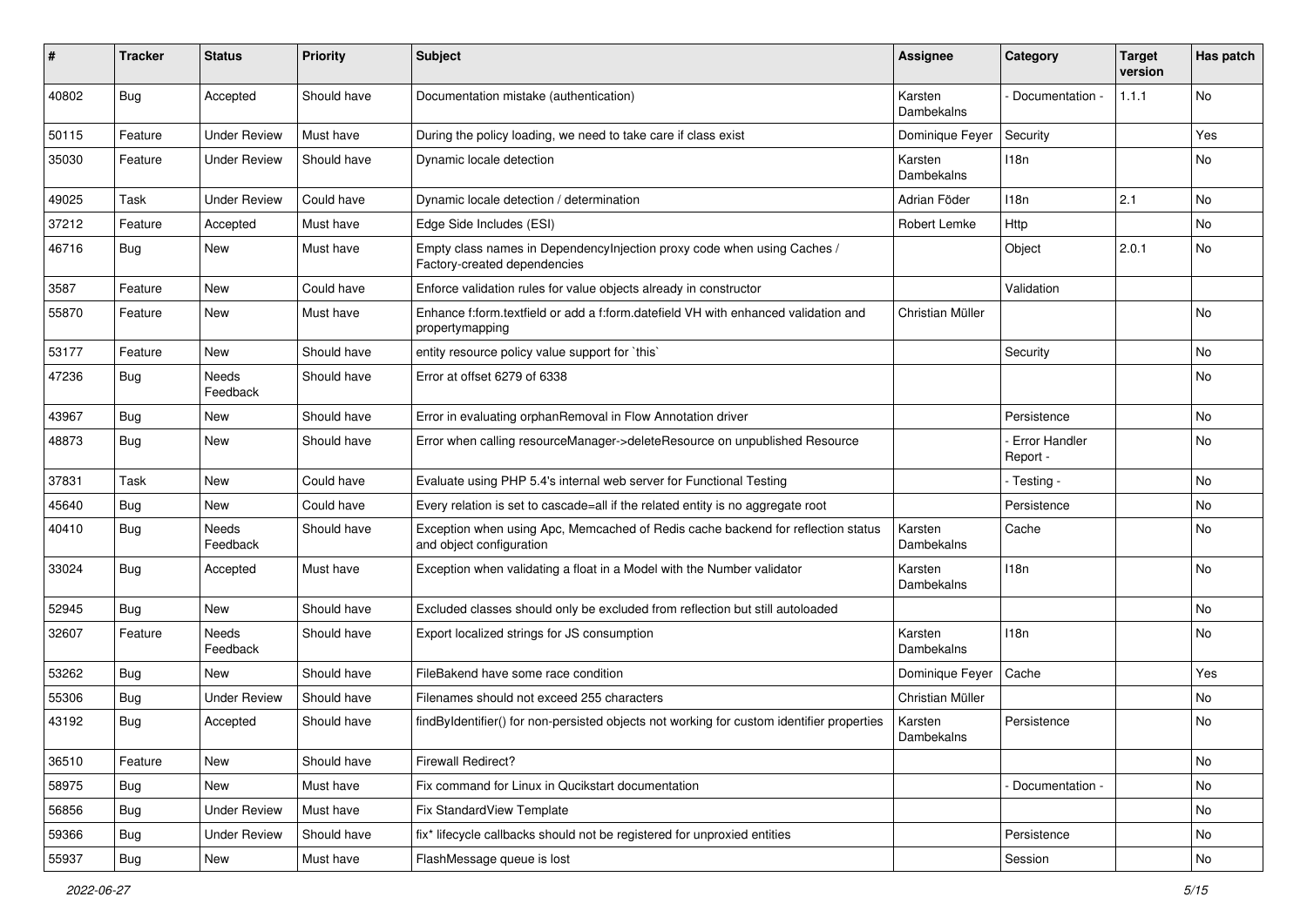| #     | <b>Tracker</b>   | <b>Status</b>       | <b>Priority</b> | <b>Subject</b>                                                                                | <b>Assignee</b>       | Category      | <b>Target</b><br>version | Has patch |
|-------|------------------|---------------------|-----------------|-----------------------------------------------------------------------------------------------|-----------------------|---------------|--------------------------|-----------|
| 56544 | Bug              | <b>New</b>          | Must have       | FLOW Exception on tar package inclusion via composer                                          |                       | Core          |                          | <b>No</b> |
| 32574 | Bug              | Accepted            | Should have     | FLOW3 enters fork bombs when using cgi-fcgi vs cli                                            | Karsten<br>Dambekalns | Core          |                          | <b>No</b> |
| 3306  | Feature          | Accepted            | Should have     | Flush routes cache automatically on class file modifications                                  | <b>Robert Lemke</b>   | <b>MVC</b>    |                          |           |
| 30424 | Bug              | <b>New</b>          | Must have       | Forward object arguments with changes                                                         |                       | <b>MVC</b>    |                          |           |
| 58193 | <b>Bug</b>       | <b>Under Review</b> | Should have     | Forward-port changelogs to master branch                                                      | Karsten<br>Dambekalns |               |                          | <b>No</b> |
| 47487 | Bug              | New                 | Should have     | Functional test classes in package without classes are not compiled                           |                       | Core          | 2.0.1                    | <b>No</b> |
| 31002 | Bug              | <b>New</b>          | Should have     | Generated __sleep method handles static properties as members.                                |                       | Reflection    |                          |           |
| 37352 | Bug              | <b>Under Review</b> | Must have       | generateValueHash() should use getIdentifierByObject()                                        | Karsten<br>Dambekalns | Persistence   |                          | <b>No</b> |
| 46010 | Bug              | <b>New</b>          | Should have     | Generating a DiscriminatorMap with base class in different namespace does not work            |                       | Persistence   |                          | No        |
| 47429 | <b>Bug</b>       | <b>New</b>          | Should have     | Global policy files no longer allowed                                                         |                       | Security      |                          | <b>No</b> |
| 56602 | Major<br>Feature | <b>New</b>          | Should have     | Handling Of Multi Identity Entities                                                           |                       | Persistence   |                          | <b>No</b> |
| 58184 | Major<br>Feature | <b>New</b>          | Should have     | HTTP request argument building for different use cases                                        |                       | <b>Http</b>   |                          | No        |
| 36495 | <b>Bug</b>       | <b>New</b>          | Should have     | HTTP Response is sent before persistence preventing Exceptions to be displayed on<br>redirect |                       | Persistence   |                          | No        |
| 28136 | Feature          | <b>New</b>          | Should have     | <b>HTTP Semantics for Transactions and more</b>                                               |                       | Persistence   |                          | No        |
| 51763 | <b>Bug</b>       | <b>New</b>          | Should have     | HttpRequest always returns content of the current request                                     |                       | Http          |                          | No        |
| 59084 | <b>Bug</b>       | <b>New</b>          | Should have     | if 403 Exception show reason                                                                  |                       |               |                          | No        |
| 41533 | <b>Bug</b>       | Needs<br>Feedback   | Should have     | Ignored object-validation in editAction when redirecting back from updateAction               |                       |               |                          | No        |
| 48596 | Bug              | <b>Under Review</b> | Should have     | IgnoredTags configuration should be easier to configure from packages                         | Alexander Berl        | Configuration |                          | <b>No</b> |
| 32105 | Bug              | New                 | Must have       | IgnoreValidation ignored if ACL is set for this controller action                             |                       | Security      |                          | No        |
| 56639 | Feature          | <b>New</b>          | Must have       | Implement "getPrivateStorageUriByResource()" for recieving (image-) file URIs                 | Robert Lemke          |               | 2.x                      |           |
| 6602  | Feature          | New                 | Could have      | Implement after invocation handling                                                           | Andreas Förthner      | Security      |                          |           |
| 38065 | Feature          | <b>New</b>          | Must have       | Implement content security for DQL queries                                                    | Andreas Förthner      | Security      |                          | No        |
| 3621  | Feature          | New                 | Should have     | Implement dynamic firewall filter registration                                                | Andreas Förthner      | Security      |                          |           |
| 6178  | Feature          | <b>New</b>          | Should have     | Implement FileType and FileSize validators                                                    |                       | Validation    |                          |           |
| 35709 | Task             | <b>New</b>          | Should have     | Implement global Command aliases                                                              |                       | Cli           |                          | No        |
| 6712  | Feature          | Accepted            | Should have     | Implement mixin support                                                                       | Robert Lemke          | <b>AOP</b>    |                          |           |
| 32985 | Feature          | New                 | Should have     | Implement Processing Rules when merging numerically-indexed arrays                            |                       | Utility       |                          | No        |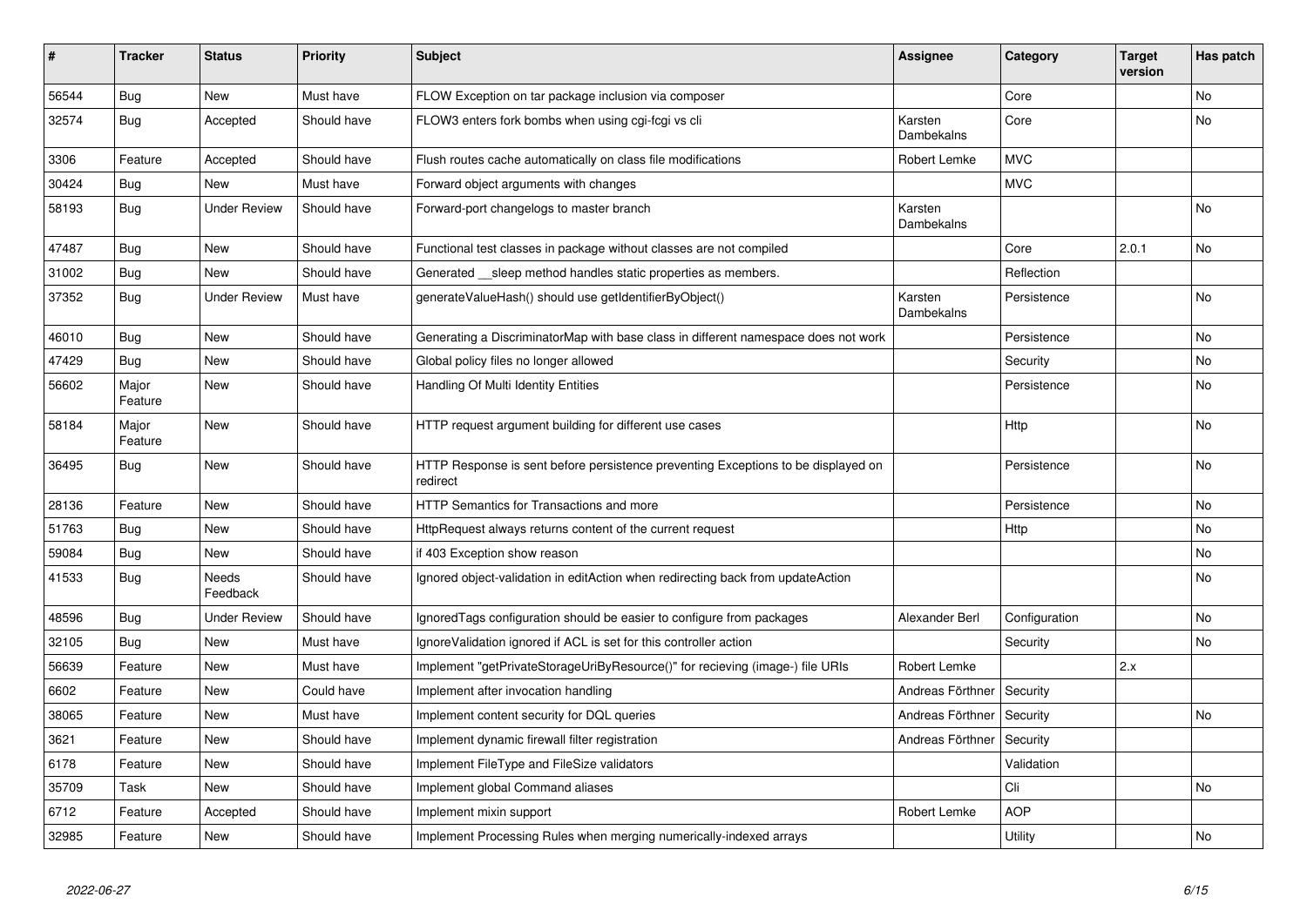| #     | <b>Tracker</b>   | <b>Status</b>       | <b>Priority</b> | <b>Subject</b>                                                                                        | <b>Assignee</b>             | Category         | Target<br>version | Has patch      |
|-------|------------------|---------------------|-----------------|-------------------------------------------------------------------------------------------------------|-----------------------------|------------------|-------------------|----------------|
| 33258 | Major<br>Feature | Accepted            | Should have     | Implement support for Assetic                                                                         |                             |                  |                   | No             |
| 3585  | Major<br>Feature | New                 | Should have     | Implement support for value objects                                                                   |                             |                  |                   | No             |
| 3619  | Feature          | <b>New</b>          | Should have     | Implement System Policy Support/System Security                                                       | Andreas Förthner            | Security         |                   |                |
| 46063 | Feature          | <b>New</b>          | Should have     | Implement username password provider with "remember me" persistent cookie                             | Christopher<br>Hlubek       | Security         |                   | <b>No</b>      |
| 47950 | Bug              | <b>New</b>          | Should have     | import of remote resources                                                                            |                             | Resource         | 2.0.1             | N <sub>o</sub> |
| 46120 | Bug              | <b>New</b>          | Must have       | Important step missing in the installation chapter                                                    |                             | Documentation -  |                   | N <sub>o</sub> |
| 50382 | Task             | <b>New</b>          | Should have     | Impossible to use arguments in CLI that are added by overriding<br>initializeCommandMethodArguments() |                             | Command          |                   | No             |
| 41832 | Task             | New                 | Should have     | Improve error handling for incompatible packages                                                      | Christian Jul<br>Jensen     | Package          |                   | No             |
| 46009 | Task             | <b>New</b>          | Should have     | Improve error message for missing class in Flow annotation driver                                     |                             | Persistence      |                   | <b>No</b>      |
| 36840 | Task             | Accepted            | Should have     | Improve exception for wrong locales                                                                   | Karsten<br>Dambekalns       | 118 <sub>n</sub> |                   | No             |
| 58773 | Bug              | Accepted            | Should have     | Improve NoMatchingRouteException                                                                      | <b>Bastian</b><br>Waidelich | MVC - Routing    |                   | <b>No</b>      |
| 35970 | Task             | New                 | Should have     | Improve performance of Utility/Arrays::integerExplode by using array map                              |                             |                  |                   | No             |
| 51811 | <b>Bug</b>       | <b>New</b>          | Should have     | Improve session handle when the authenticated account is removed from persitance                      | Dominique Feyer             |                  |                   | Yes            |
| 51530 | Task             | New                 | Should have     | Improve speed of Files::readDirectoryRecursively using RecursiveDirectoryIterator?                    |                             |                  |                   | No             |
| 43541 | Bug              | New                 | Should have     | Incomplete classes path detection for PSR-0                                                           |                             | Core             | 2.0.1             | No             |
| 37372 | Feature          | Accepted            | Should have     | Inheritance in ORM should be configured automatically                                                 | Karsten<br>Dambekalns       | Persistence      |                   | No             |
| 37571 | <b>Bug</b>       | <b>New</b>          | Must have       | Inherited proxies fail when implementing __clone                                                      |                             | <b>AOP</b>       |                   | No             |
| 58494 | <b>Bug</b>       | Needs<br>Feedback   | Must have       | Inifinite redirects if index.php presents in URI                                                      | Bastian<br>Waidelich        | MVC - Routing    |                   | No.            |
| 41807 | Task             | <b>Under Review</b> | Should have     | Initialize the eventmanager in the EntityManagerInterface                                             |                             | Persistence      |                   | No             |
| 27088 | Bug              | On Hold             | Should have     | initializeObject() is called too early when reconstructing entities                                   |                             | Object           |                   | No             |
| 33293 | Bug              | <b>New</b>          | Should have     | Injection to private variable results in injection of the the wrong class                             |                             |                  |                   | No             |
| 57450 | <b>Bug</b>       | <b>New</b>          | Should have     | International E-Mail addresses (umlauts, etc.) are not validated correctly                            |                             | Validation       |                   | No             |
| 6601  | Task             | On Hold             | Could have      | Introduce a new roles definition syntax including runtime constraints                                 | Andreas Förthner            | Security         |                   |                |
| 48409 | Feature          | New                 | Could have      | Introduce new Annotation "Slot" for wiring signal and slots                                           |                             | SignalSlot       |                   | No             |
| 27045 | <b>Bug</b>       | New                 | Should have     | Introduced properties are not available in the reflection service during a compile run                |                             | <b>AOP</b>       |                   |                |
| 57815 | <b>Bug</b>       | <b>New</b>          | Should have     | Invalid resources are saved in the persistent resources folder                                        |                             | Resource         |                   | No             |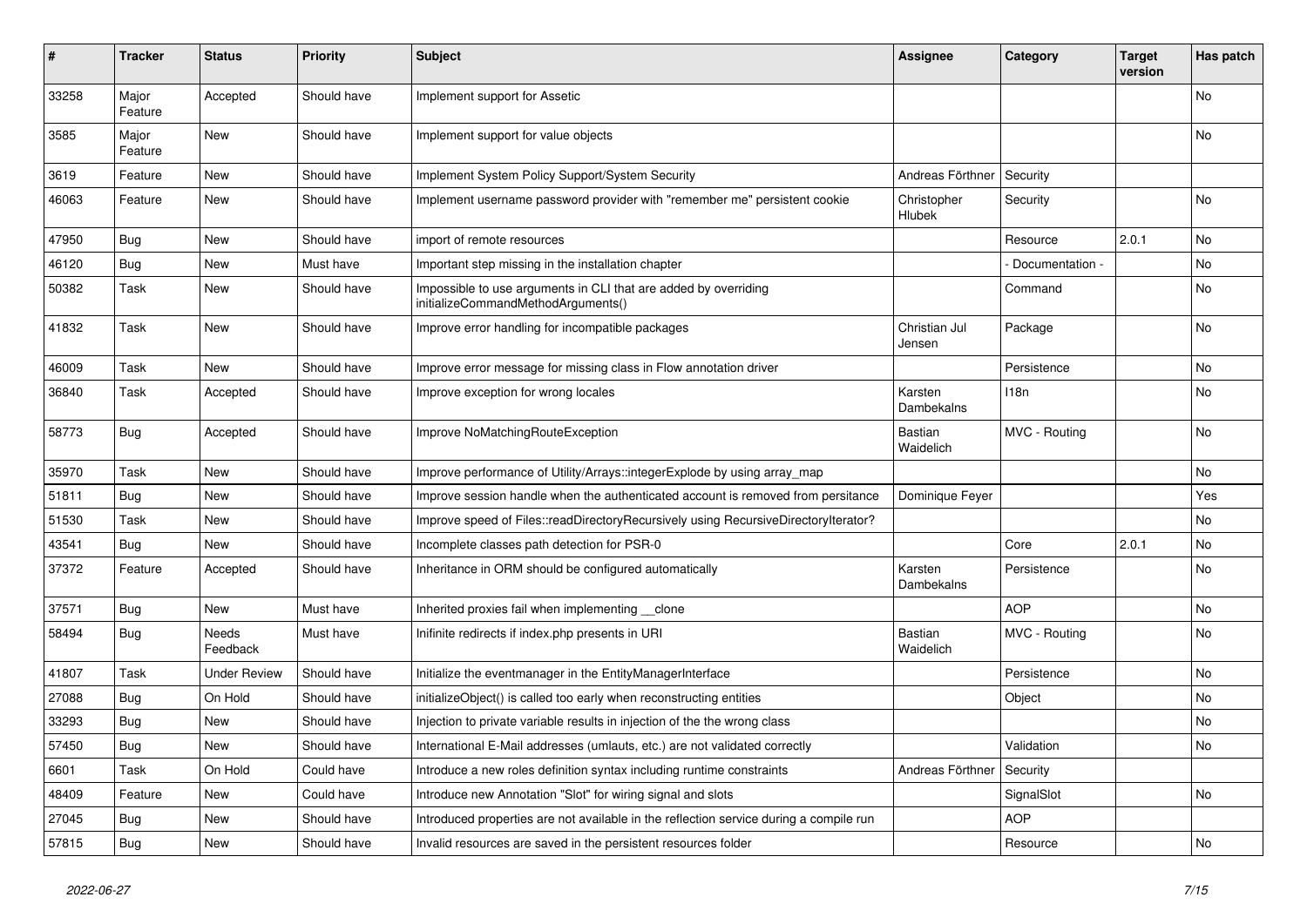| ∦     | <b>Tracker</b> | <b>Status</b>       | <b>Priority</b> | <b>Subject</b>                                                                                    | <b>Assignee</b>       | Category        | <b>Target</b><br>version | Has patch |
|-------|----------------|---------------------|-----------------|---------------------------------------------------------------------------------------------------|-----------------------|-----------------|--------------------------|-----------|
| 35083 | Bug            | New                 | Should have     | involving SecurityContext in Widget's __wakeup situation leads to an exception                    |                       | Object          |                          | No        |
| 32425 | <b>Bug</b>     | Accepted            | Must have       | IpAddressRange methods not completly implemented                                                  | Karsten<br>Dambekalns | Security        |                          | Yes       |
| 51972 | Bug            | New                 | Should have     | Joins for every deep property constraint make cartesian selection                                 | Adrian Föder          |                 |                          | Yes       |
| 54037 | Feature        | <b>Under Review</b> | Should have     | JsonView accepts encoding options                                                                 |                       | <b>MVC</b>      |                          | No        |
| 48532 | <b>Bug</b>     | <b>Under Review</b> | Should have     | JsonView Configuration behaves differently for arrays and objects                                 | Alexander Berl        | <b>MVC</b>      |                          | <b>No</b> |
| 34404 | Bug            | New                 | Should have     | JsonView transformObject does not respect descendAll configuration                                |                       |                 |                          | No        |
| 50869 | <b>Bug</b>     | New                 | Could have      | key() invoked on object                                                                           |                       |                 |                          | No        |
| 32294 | Feature        | New                 | Should have     | Lazy initialization of loggers                                                                    |                       |                 |                          | No        |
| 9861  | Feature        | Needs<br>Feedback   | Should have     | Leave logging up and running as long as possible                                                  |                       | Log             |                          | No        |
| 35783 | Feature        | New                 | Should have     | Lifecycle method after property mapping                                                           |                       | Object          |                          | <b>No</b> |
| 60095 | Feature        | <b>Under Review</b> | Should have     | LockManager's LockHoldingStackPage should be configurable                                         |                       | Configuration   |                          | No        |
| 46097 | <b>Bug</b>     | New                 | Must have       | Logged in user gets session of an other logged in user                                            | Robert Lemke          | Session         |                          | No        |
| 44563 | Feature        | New                 | Should have     | Logged in users via HTTP Basic always get re-authenticated                                        |                       | Security        |                          | No        |
| 47859 | Task           | Accepted            | Should have     | Logging: Do not log all decisions in \TYPO3\Flow\Security\Aspect\LoggingAspect                    | Robert Lemke          | Security        |                          | No        |
| 34816 | Feature        | New                 | Should have     | Long text encryption                                                                              |                       | Security        |                          | No        |
| 47191 | Feature        | <b>Under Review</b> | Should have     | Make (property) Validators aware of parent class and the property they belong to                  |                       | Validation      |                          | No        |
| 44375 | Task           | Accepted            | Should have     | Make all persistence reads go through repositories                                                | Karsten<br>Dambekalns | Persistence     |                          | No        |
| 37373 | Feature        | <b>Under Review</b> | Should have     | Make annotation overrides / "injection" via Objects.yaml possible                                 | Marc Neuhaus          | Configuration   |                          | No        |
| 33069 | Task           | New                 | Should have     | Make command output sparse, implement generic verbose switch                                      |                       | Command         |                          | No        |
| 47075 | Feature        | New                 | Should have     | Make Exception more meaningful                                                                    |                       | Resource        |                          | No        |
| 36715 | Feature        | Accepted            | Should have     | Make simultaneous use of multiple persistence backends possible                                   | Karsten<br>Dambekalns | Persistence     |                          | No        |
| 45103 | Feature        | New                 | Should have     | Make static resource URI generation available outside of Fluid                                    |                       | Resource        |                          | No        |
| 44123 | Feature        | New                 | Should have     | Make the "Flow requires the PHP setting "date.timezone"" error more beautiful                     |                       |                 |                          | No        |
| 47456 | Feature        | New                 | Should have     | ManyToOne and OneToOne Relations of Objects passed as Action Argument are<br>loaded automatically |                       | Validation      |                          | No        |
| 44542 | Task           | New                 | Should have     | Mention the risk of requestPatterns regarding foreign package's SecurityContext<br>usage          | Adrian Föder          | Documentation - |                          | No        |
| 59244 | Feature        | New                 | Should have     | Message or Container needs context                                                                |                       |                 |                          | No        |
| 41029 | <b>Bug</b>     | Accepted            | Should have     | Method security is also evaluating abstract classes                                               | Karsten<br>Dambekalns | Security        |                          | No        |
| 49373 | Bug            | New                 | Must have       | Methods policy with key "Controllers" is ignored                                                  |                       | Security        |                          | No        |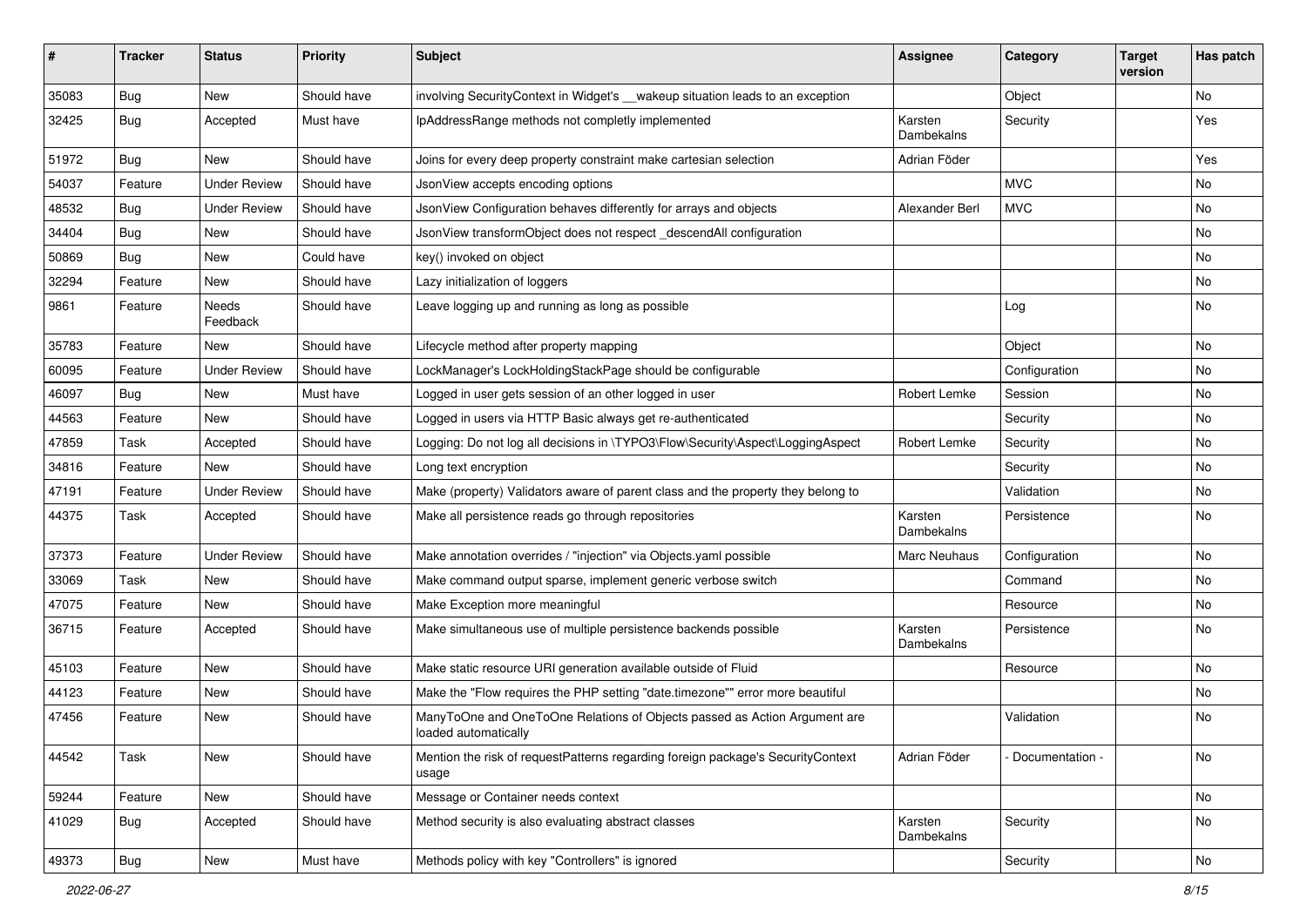| #     | <b>Tracker</b> | <b>Status</b>            | <b>Priority</b> | <b>Subject</b>                                                               | <b>Assignee</b>       | Category                    | <b>Target</b><br>version | Has patch |
|-------|----------------|--------------------------|-----------------|------------------------------------------------------------------------------|-----------------------|-----------------------------|--------------------------|-----------|
| 52014 | Bug            | New                      | Should have     | Migration makes fields NOT NULL even though not true                         |                       | Persistence                 |                          | No        |
| 39609 | Feature        | Accepted                 | Should have     | <b>Migration Version</b>                                                     | Karsten<br>Dambekalns | Migrations -                |                          | No        |
| 43190 | <b>Bug</b>     | Accepted                 | Should have     | Misleading exception message for incompatible database structure             | Karsten<br>Dambekalns | Persistence                 | 2.0.1                    | No        |
| 57972 | Bug            | New                      | Should have     | Missing @ManyToOne in example for resource                                   |                       | Documentation -             |                          | <b>No</b> |
| 38004 | Bug            | Accepted                 | Should have     | Missing CheatSheet folder for Getting Started manual                         | Karsten<br>Dambekalns | Documentation -             | 1.1.1                    | No        |
| 40555 | Feature        | Accepted                 | Must have       | Missing command arguments parameter in Core\Booting\Scripts::executeCommand( | Karsten<br>Dambekalns | Core                        |                          | Yes       |
| 48296 | Task           | <b>Needs</b><br>Feedback | Should have     | Missing method in ExceptionHandlerInterface                                  |                       |                             |                          | No        |
| 54458 | Bug            | New                      | Should have     | Missing Version Number in packages                                           |                       | Package                     |                          | <b>No</b> |
| 35781 | Feature        | New                      | Should have     | Model validation                                                             |                       | Validation                  |                          | No        |
| 40824 | Bug            | <b>Needs</b><br>Feedback | Should have     | Modified action controller methods not detected properly                     | Andreas Förthner      |                             |                          | No        |
| 53620 | Bug            | New                      | Should have     | Move Classes/TYPO3/Flow/Composer to own Package                              |                       | Package                     |                          | No        |
| 44396 | Task           | Accepted                 | Should have     | Move Doctrine ORM integration onto own namespace                             | Karsten<br>Dambekalns | Persistence                 |                          | No        |
| 59322 | <b>Bug</b>     | New                      | Should have     | Mssing field exception should show missing migrations as well                |                       | Persistence                 |                          | No        |
| 26745 | Feature        | New                      | Should have     | MVC should know about entities lying in the session                          |                       | MVC.                        |                          | No        |
| 58894 | <b>Bug</b>     | New                      | Must have       | MySQL max key length exceeded during Neos setup                              |                       | - Error Handler<br>Report - | 2.x                      | No        |
| 31262 | Feature        | New                      | Should have     | Named arguments in Objects.yaml for constructor arguments                    |                       | Object                      |                          | No        |
| 40283 | Bug            | New                      | Should have     | New constructor in grandparent class not called                              |                       | Object                      |                          | <b>No</b> |
| 30425 | <b>Bug</b>     | New                      | Should have     | New methods are not updated in Policies during Development                   |                       | Security                    |                          |           |
| 54451 | <b>Bug</b>     | New                      | Must have       | No functionality at Apache environments with suexec                          |                       |                             |                          | No        |
| 33078 | Bug            | New                      | Should have     | No Redirect to Login                                                         |                       | Security                    |                          | No        |
| 34674 | Feature        | Accepted                 | Should have     | NotFoundView is not injected in ActionController                             | Robert Lemke          | <b>MVC</b>                  |                          | No        |
| 49566 | <b>Bug</b>     | New                      | Should have     | NULL source values are not handled correctly                                 | Adrian Föder          | Property                    |                          | No        |
| 37302 | <b>Bug</b>     | Needs<br>Feedback        | Should have     | NumberValidator                                                              | Carsten Bleicker      | Validation                  |                          | No        |
| 49372 | <b>Bug</b>     | New                      | Should have     | ObjectConverter ignores implemented interface when mapping subtype           |                       |                             |                          | No        |
| 47331 | <b>Bug</b>     | Accepted                 | Must have       | ObjectManager shutdown with Dependency Injection Proxy causes fatal errors   |                       | Object                      | 2.0.1                    | No        |
| 13559 | <b>Bug</b>     | Accepted                 | Should have     | ObjectSerializer failes with persistent objects within arrays                | Karsten<br>Dambekalns | Persistence                 |                          | No        |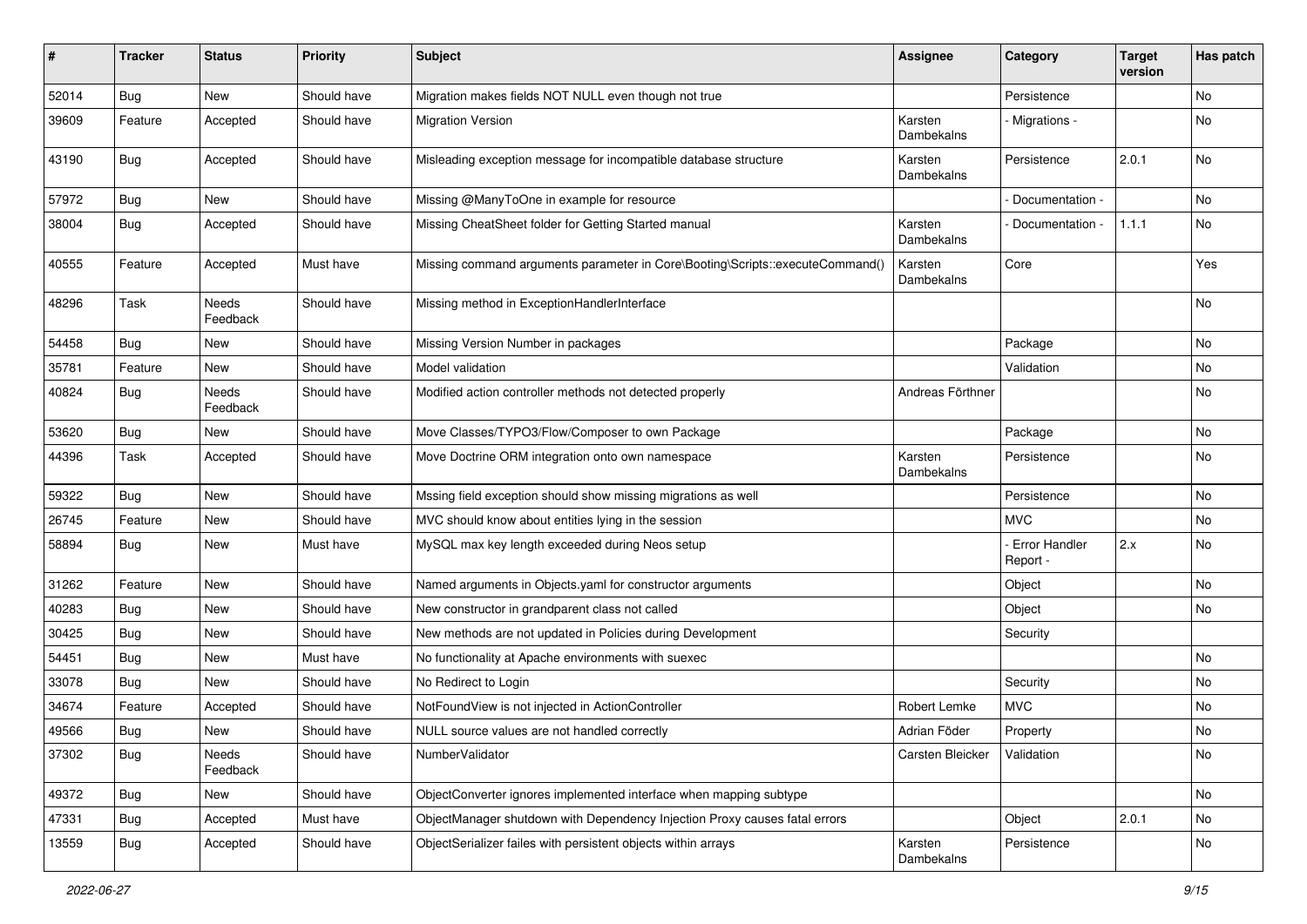| ∦     | <b>Tracker</b> | <b>Status</b>            | <b>Priority</b> | <b>Subject</b>                                                                                              | <b>Assignee</b>        | Category        | <b>Target</b><br>version | Has patch |
|-------|----------------|--------------------------|-----------------|-------------------------------------------------------------------------------------------------------------|------------------------|-----------------|--------------------------|-----------|
| 56036 | Feature        | New                      | Should have     | Optimize autoloading                                                                                        |                        |                 |                          | No        |
| 56486 | Feature        | New                      | Should have     | Optimize the ObjectManager for performance                                                                  |                        |                 |                          | No        |
| 46974 | <b>Bug</b>     | Accepted                 | Should have     | Original and Proxy class in one file makes it difficult to reach 100% code coverage for<br>functional tests | Christian Müller       | Object          |                          | No        |
| 36804 | Bug            | <b>New</b>               | Should have     | Orphaned entities within aggregates are not removed                                                         |                        | Persistence     |                          | No        |
| 51847 | <b>Bug</b>     | New                      | Should have     | Overiding controller actions with other required parameter sets results in fatal error.                     |                        | Reflection      | 2.x                      | No        |
| 58927 | <b>Bug</b>     | New                      | Should have     | Overlapping ressouce definitions in Policy yaml resolved incorrectly                                        |                        | Security        | 2.1                      | No        |
| 30418 | Feature        | New                      | Should have     | Package bootstrapping following dependencies                                                                |                        | Core            |                          |           |
| 5774  | Feature        | New                      | Should have     | Package Manager should clear all cache entries tagged with %PACKAGE%                                        |                        | Package         |                          |           |
| 45386 | <b>Bug</b>     | New                      | Could have      | Package::buildArrayOfClassFiles tries to determine class names from file paths                              |                        |                 |                          | No        |
| 54549 | <b>Bug</b>     | New                      | Must have       | PackageManager::createPackage is incompatible to PackageManagerInterface                                    |                        |                 |                          | No        |
| 27721 | Bug            | <b>Needs</b><br>Feedback | Should have     | Permissions of uploaded resources not correct                                                               | Karsten<br>Dambekalns  | Resource        |                          | No        |
| 57374 | Bug            | New                      | Should have     | Persisted entities saved in session are not resolved                                                        |                        | Session         | 2.x                      | No        |
| 56601 | <b>Bug</b>     | <b>Under Review</b>      | Must have       | PersistenceManager wrong handling of ORM\ld                                                                 |                        |                 |                          | No        |
| 45669 | <b>Bug</b>     | New                      | Should have     | PersistentObjectConverter does not convert ValueObjects by __identity                                       |                        |                 |                          | No        |
| 52185 | Bug            | New                      | Could have      | PositionalArraySorter should detect recursive dependencies                                                  |                        | Utility         |                          | No        |
| 28052 | Feature        | On Hold                  | Should have     | Possibility to enable or disable accounts                                                                   | Julian Kleinhans       | Security        |                          | No        |
| 48862 | Feature        | New                      | Should have     | Possibility to exclude package from file monitoring                                                         |                        | Monitor         |                          | No        |
| 31484 | Feature        | Needs<br>Feedback        | Could have      | possibility to modify inner workings of proxy class builder                                                 |                        |                 |                          | No        |
| 9968  | Feature        | New                      | Should have     | Promote security publishing configuration automatically when persisting models                              | Andreas Förthner       | Security        |                          |           |
| 38038 | Task           | Accepted                 | Should have     | Proofread FLOW3 manual                                                                                      | Ryan J. Peterson       | Documentation - |                          | No        |
| 56107 | <b>Bug</b>     | New                      | Should have     | Property mapping configuration only supports one wildcard at a time                                         |                        | Property        |                          | No        |
| 34134 | Bug            | Needs<br>Feedback        | Should have     | PropertyMapper throws unnecessary exception                                                                 | Christian Müller       | Property        |                          | Yes       |
| 50342 | <b>Bug</b>     | New                      | Could have      | PropertyMapper: Use of interface method before implementation check                                         |                        |                 |                          | No        |
| 37292 | <b>Bug</b>     | <b>Under Review</b>      | Should have     | PropertyMappingConfiguration::mapUnknownProperties is not passed down to<br>Subconfiguration                | Sebastian<br>Kurfuerst | Property        |                          | Yes       |
| 29202 | Task           | New                      | Should have     | Provide a Cherokee Server Configuration for FLOW3                                                           |                        | Documentation - |                          |           |
| 8923  | Task           | <b>Under Review</b>      | Could have      | Provide a Nginx Server Configuration for FLOW3                                                              | Christian Müller       | Documentation - | 1.1.1                    | No        |
| 6603  | Feature        | New                      | Must have       | Provide a policy management API                                                                             | Andreas Förthner       | Security        |                          |           |
| 28074 | Feature        | Needs<br>Feedback        | Should have     | Provide a shell script that installs Phoenix or FLOW3 from git                                              | Markus Bucher          |                 |                          | No        |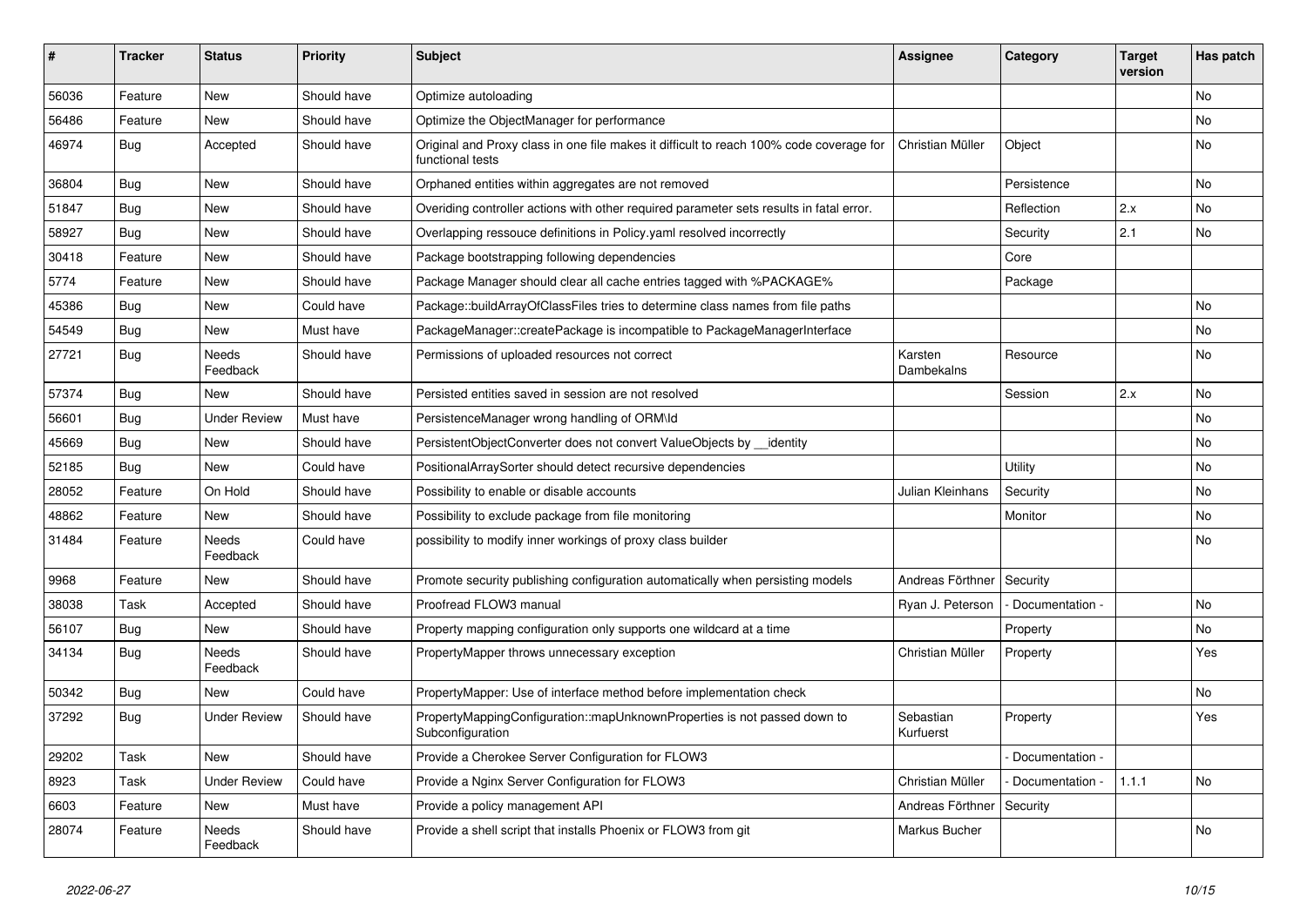| $\pmb{\#}$ | <b>Tracker</b> | <b>Status</b>       | <b>Priority</b> | <b>Subject</b>                                                                                                                                          | <b>Assignee</b>        | Category    | <b>Target</b><br>version | Has patch |
|------------|----------------|---------------------|-----------------|---------------------------------------------------------------------------------------------------------------------------------------------------------|------------------------|-------------|--------------------------|-----------|
| 52590      | Feature        | <b>New</b>          | Should have     | Provide a way to get the Doctrine QueryBuilder                                                                                                          |                        |             |                          | <b>No</b> |
| 29258      | Feature        | Needs<br>Feedback   | Should have     | Provide a way to override classes by environment                                                                                                        |                        |             |                          | No        |
| 2817       | Feature        | Needs<br>Feedback   | Should have     | Provide safeguard for preventing multiple submits of a form                                                                                             |                        | <b>MVC</b>  |                          | No        |
| 29476      | Feature        | New                 | Should have     | Provider rendering time and query count for request                                                                                                     |                        |             |                          |           |
| 34879      | <b>Bug</b>     | Accepted            | Must have       | Proxied object is not update()able                                                                                                                      | Karsten<br>Dambekalns  | Persistence |                          | No        |
| 42101      | <b>Bug</b>     | New                 | Must have       | Proxyclasses are not rebuild in Development context unless cache is empty                                                                               |                        | Object      | 2.0.1                    | No        |
| 9537       | Feature        | New                 | Should have     | Query criterions should be able to compare whole objects                                                                                                |                        | Persistence |                          |           |
| 44738      | Feature        | New                 | Must have       | Re-Validation of argument's custom validators                                                                                                           |                        | Validation  |                          | No        |
| 36634      | Bug            | New                 | Should have     | Reconstituted entities do not have their properties set when initializeObject() is called                                                               |                        |             |                          | No        |
| 36633      | <b>Bug</b>     | New                 | Should have     | Reconstituted entities should not have the FLOW3_Persistence_clone property set                                                                         |                        |             |                          | No        |
| 43947      | <b>Bug</b>     | <b>New</b>          | Should have     | Redirect to login after Session timeout                                                                                                                 |                        |             |                          | <b>No</b> |
| 36509      | Feature        | New                 | Should have     | redirectToUri to an uri with acl forces a 403 because of missing csrf token.                                                                            |                        |             |                          | No        |
| 25907      | Task           | New                 | Should have     | Referrer should only contain the URI of the previous request                                                                                            |                        | <b>MVC</b>  |                          |           |
| 39791      | <b>Bug</b>     | New                 | Must have       | Reflection data of old aspect is not removed                                                                                                            |                        | Reflection  | 1.1.1                    | <b>No</b> |
| 26767      | Feature        | New                 | Should have     | Reflection method to get a method return type and documentation                                                                                         |                        | Reflection  |                          |           |
| 47325      | Bug            | <b>Under Review</b> | Should have     | ReflectionData and classSchema caches need not be freezable                                                                                             |                        | Reflection  | 2.0.1                    | <b>No</b> |
| 10678      | <b>Bug</b>     | New                 | Must have       | ReflectionService doesn't reflect methods of child classes correctly when they get<br>reflected before their parent class in the initialization process |                        | Reflection  |                          |           |
| 45272      | Bug            | New                 | Should have     | Related Value Objects get deleted by default cascading                                                                                                  |                        |             |                          | No        |
| 54046      | <b>Bug</b>     | <b>New</b>          | Must have       | Removal of ValueObjects from a ManyToMany relationship is not possible                                                                                  |                        | Persistence | 2.1                      | <b>No</b> |
| 47858      | Bug            | Needs<br>Feedback   | Should have     | Remove .htaccess from Composer Installer Essentials                                                                                                     | Christopher<br>Hlubek  | Package     | 2.0.1                    | No        |
| 43930      | Task           | Needs<br>Feedback   | Should have     | Remove canRender() completely?!                                                                                                                         | Sebastian<br>Kurfuerst |             |                          | No        |
| 39253      | Feature        | Accepted            | Should have     | Remove mirroring mode option and code                                                                                                                   | Karsten<br>Dambekalns  | Resource    |                          | <b>No</b> |
| 48429      | <b>Bug</b>     | New                 | Should have     | Remove- and update-actions on repository are not persisted                                                                                              |                        |             |                          | No        |
| 61043      | Task           | New                 | Should have     | Rename ClassSchema to ModelSchema                                                                                                                       |                        | Reflection  |                          | No        |
| 30423      | Feature        | New                 | Should have     | Rendering template of other action without forward                                                                                                      |                        | <b>MVC</b>  |                          | No        |
| 55953      | Task           | New                 | Could have      | Repair and streamline ValueObject support                                                                                                               |                        | Persistence |                          | No        |
| 44184      | <b>Bug</b>     | New                 | Should have     | Request arguments are not merged correctly for single object actions                                                                                    |                        | MVC         | 2.0.1                    | No        |
| 44186      | <b>Bug</b>     | New                 | Should have     | Request does not accept custom Content-Type                                                                                                             |                        | <b>MVC</b>  | 2.0.1                    | No        |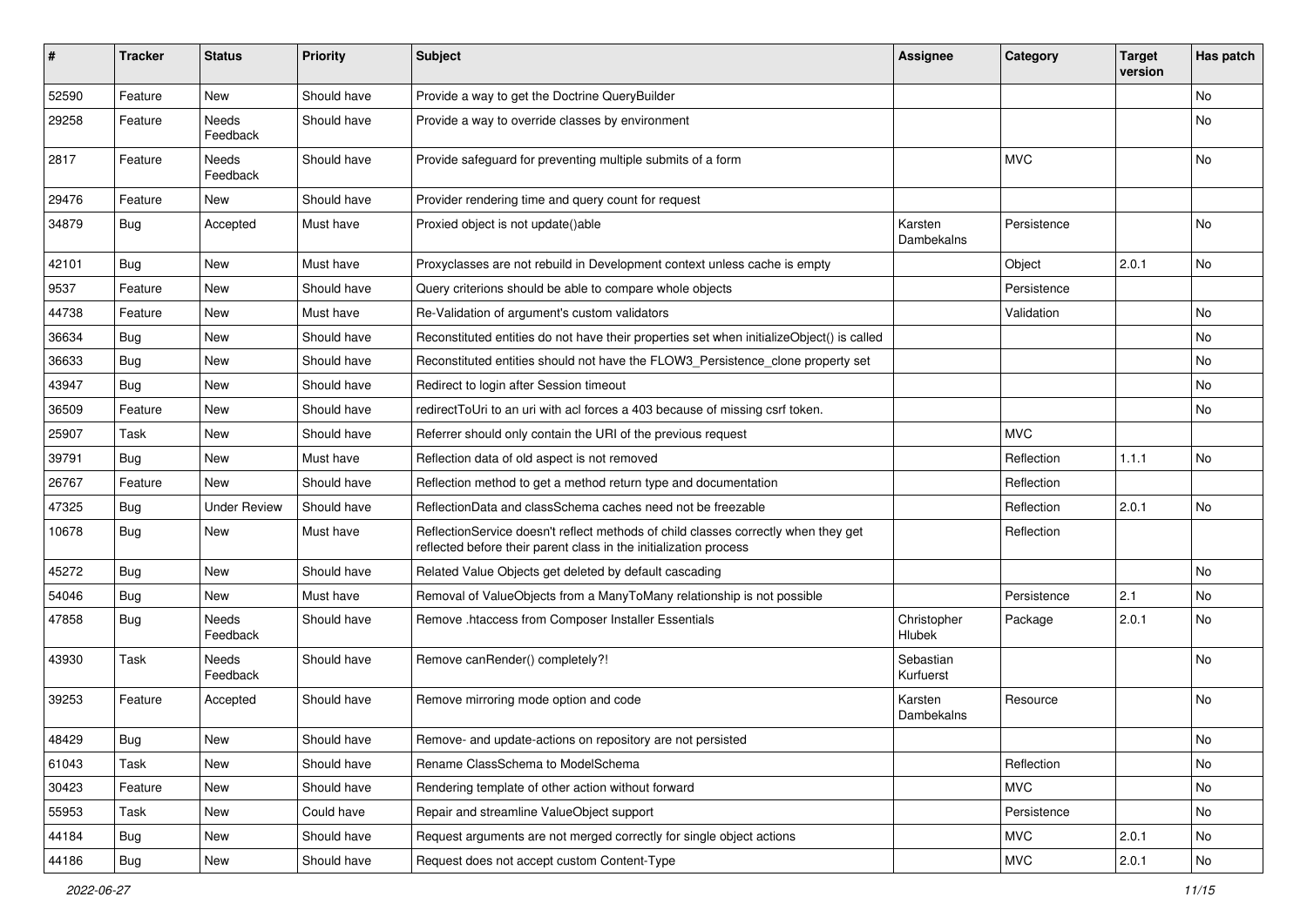| ∦     | <b>Tracker</b> | <b>Status</b>       | <b>Priority</b> | <b>Subject</b>                                                                                                               | Assignee              | Category        | <b>Target</b><br>version | Has patch |
|-------|----------------|---------------------|-----------------|------------------------------------------------------------------------------------------------------------------------------|-----------------------|-----------------|--------------------------|-----------|
| 37279 | Feature        | <b>New</b>          | Should have     | Request PropertyMapping                                                                                                      |                       | Property        |                          | No        |
| 45100 | Feature        | <b>Under Review</b> | Should have     | RequestDispatchingAspect should check if entry point can handle current request                                              | Christopher<br>Hlubek |                 |                          |           |
| 58996 | Bug            | <b>New</b>          | Should have     | ResourceManager adding to persistence                                                                                        |                       |                 |                          | No        |
| 42888 | <b>Bug</b>     | Needs<br>Feedback   | Should have     | ResourceManager chokes on non existing files                                                                                 |                       | Resource        |                          | No        |
| 62009 | <b>Bug</b>     | <b>New</b>          | Should have     | Rewrite URI Filename could be empty                                                                                          |                       |                 |                          |           |
| 34133 | Feature        | <b>New</b>          | Could have      | RFC: Handle Semicolons in Path part of URIs as Scoped Path Parameters                                                        |                       | Property        |                          | No        |
| 55957 | Task           | <b>New</b>          | Should have     | RFC: Optimize AOP proxies                                                                                                    |                       | <b>AOP</b>      |                          | No        |
| 39788 | Feature        | <b>New</b>          | Could have      | RFC: Repository based NotExistsValidator                                                                                     |                       | Validation      |                          | No        |
| 55958 | Task           | <b>New</b>          | Should have     | RFC: Use PHP 5.4 closure features for direct ObjectAccess                                                                    |                       |                 |                          | No        |
| 49039 | Feature        | <b>New</b>          | Could have      | RFC: Use PSR-3 logger interface in Flow                                                                                      |                       | Log             |                          | No        |
| 49423 | <b>Bug</b>     | New                 | Must have       | Role name and packageKey are not accessible                                                                                  |                       |                 |                          | No        |
| 54589 | Bug            | <b>New</b>          | Should have     | Role parent is not removed from roles MM table                                                                               |                       | Security        |                          | No        |
| 49780 | <b>Bug</b>     | New                 | Should have     | Roles are not synchronized                                                                                                   |                       | Security        |                          | No        |
| 50395 | <b>Bug</b>     | Accepted            | Should have     | Route cache caches routes for non dispatchable requests                                                                      | Bastian<br>Waidelich  | MVC - Routing   |                          | No        |
| 45917 | <b>Bug</b>     | <b>New</b>          | Should have     | RoutePartHandler transliteration must be improved                                                                            |                       | MVC - Routing   |                          | No.       |
| 44891 | Feature        | <b>New</b>          | Should have     | Routes should be able to enforce http/https protocol                                                                         |                       | MVC - Routing   |                          | No        |
| 46073 | <b>Bug</b>     | <b>Under Review</b> | Should have     | Scripts::executeCommand must be usable outsite of TYPO3.Flow                                                                 |                       |                 |                          | No        |
| 31339 | Task           | On Hold             | Could have      | Search                                                                                                                       |                       | Documentation - |                          | No        |
| 32869 | Bug            | <b>New</b>          | Must have       | Security config tokenClass doesnt throw exception if not found the class                                                     |                       | Security        |                          | No        |
| 39414 | <b>Bug</b>     | <b>New</b>          | Should have     | Security Documentation                                                                                                       |                       | Documentation - |                          | No        |
| 8981  | Feature        | <b>New</b>          | Could have      | Security/Performance: Provide Webserver Configuration file for common webservers -<br>do not use .htaccess                   |                       |                 |                          |           |
| 37227 | Bug            | On Hold             | Must have       | securityContext->getParty is not available in widget context                                                                 |                       | Session         |                          | No        |
| 46210 | <b>Bug</b>     | Needs<br>Feedback   | Should have     | securityContext->getParty() in the initializeObject() method of a session-Scope object<br>throws exception on second request |                       | Session         |                          | No        |
| 58153 | Bug            | <b>New</b>          | Should have     | Session - Scope, Property with interface annotation fails at wakeup                                                          |                       | <b>AOP</b>      | 2.1                      | No        |
| 44203 | <b>Bug</b>     | Needs<br>Feedback   | Should have     | Session implementation is still racy                                                                                         | Robert Lemke          | Session         | 2.0.1                    | No        |
| 45041 | Bug            | New                 | Must have       | Set file permissions doesnt work                                                                                             |                       | Command         | 2.0.1                    | No        |
| 37846 | Feature        | New                 | Should have     | Should be able to declare more than one controllerObjectName per requestPatterns                                             |                       | Security        |                          | No        |
| 44314 | Task           | Accepted            | Must have       | slightly file permissions for /Configuration/* and /Data/Persistent/EncryptionKey                                            | Karsten<br>Dambekalns | Security        |                          | No        |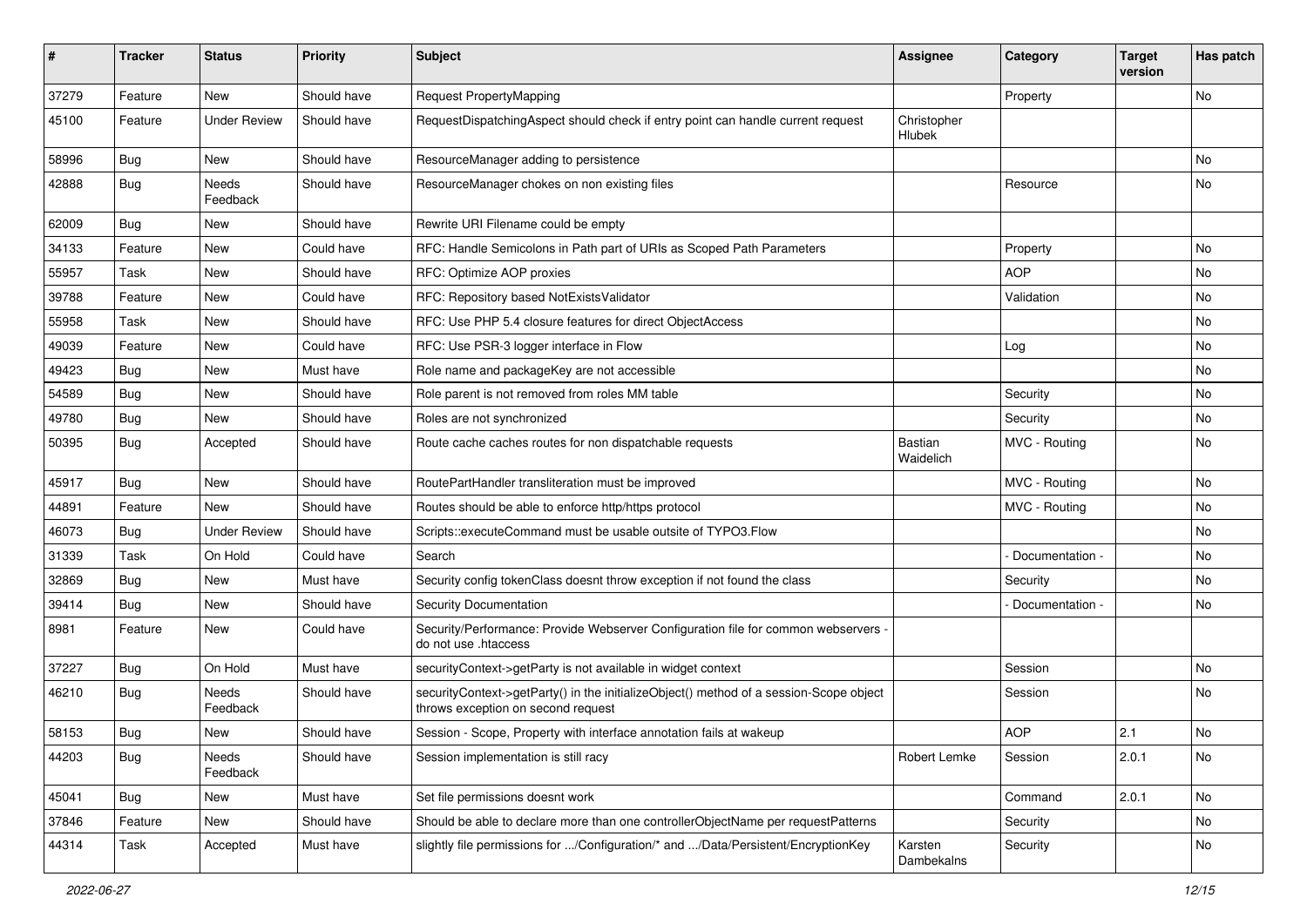| #     | <b>Tracker</b>   | <b>Status</b>       | <b>Priority</b> | <b>Subject</b>                                                              | Assignee              | Category        | <b>Target</b><br>version | Has patch |
|-------|------------------|---------------------|-----------------|-----------------------------------------------------------------------------|-----------------------|-----------------|--------------------------|-----------|
| 33465 | Bug              | New                 | Should have     | Some vital commands to recover the system fail when recovery is needed      |                       | Command         |                          | No        |
| 39699 | Bug              | Accepted            | Should have     | SQL DDL for TYPO3\FLOW3\Cache\Backend\PdoBackend                            | Karsten<br>Dambekalns | Cache           |                          | No        |
| 45623 | <b>Bug</b>       | <b>New</b>          | Should have     | SQL error when calling TYPO3. Blog Setup controller                         |                       | Documentation - |                          | <b>No</b> |
| 38216 | <b>Bug</b>       | Needs<br>Feedback   | Should have     | Static method calls in reflected classes refer to _Original class           |                       |                 |                          | No        |
| 11039 | <b>Bug</b>       | Needs<br>Feedback   | Must have       | Static object container injects properties to result of factory object      |                       |                 |                          | No        |
| 56744 | Feature          | New                 | Must have       | stay logged in                                                              |                       |                 |                          | <b>No</b> |
| 38222 | Feature          | New                 | Could have      | Step execution signals with concrete name                                   |                       | Core            |                          | No        |
| 36800 | Task             | Accepted            | Should have     | Streamline Resource object API                                              | Robert Lemke          | Resource        |                          | No        |
| 37473 | Bug              | New                 | Must have       | Subsequent Exceptions related to Doctrine Entity Manager makes it snap shut |                       | - Testing -     |                          | No        |
| 55719 | Feature          | New                 | Could have      | Support additional Resource Folders                                         |                       |                 |                          | No        |
| 3728  | Feature          | New                 | Should have     | Support arrays of objects as controller arguments                           |                       | <b>MVC</b>      |                          |           |
| 26765 | Feature          | Accepted            | Should have     | Support class schema features for every reflected class                     | Karsten<br>Dambekalns | Reflection      |                          | No        |
| 46371 | Feature          | New                 | Should have     | Support compilation of static information in proxy classes                  | Christopher<br>Hlubek |                 |                          | No        |
| 41420 | Feature          | New                 | Should have     | Support entity versioning                                                   |                       | Persistence     |                          | No        |
| 49011 | Bug              | <b>Under Review</b> | Should have     | Support executing TYPO3.Flow inside a PHAR                                  |                       |                 |                          | No        |
| 9313  | Feature          | New                 | Should have     | Support for currencies                                                      |                       | 118n            |                          | No        |
| 62292 | Major<br>Feature | New                 | Should have     | Support for entity translation                                              |                       | 118n            | 2.x                      | No        |
| 32106 | Feature          | Accepted            | Should have     | Support for Object source in PropertyMapper                                 |                       | Property        |                          | Yes       |
| 56556 | Feature          | New                 | Should have     | support hasProperty and isProperty                                          |                       |                 |                          | No        |
| 48657 | Feature          | <b>Under Review</b> | Should have     | support HTTP_RANGE                                                          |                       |                 |                          | No        |
| 47273 | Feature          | New                 | Should have     | Support mapping properties with differing types for setter and property     |                       | Property        |                          | No        |
| 3153  | Feature          | <b>New</b>          | Should have     | Support of action based filter rules defined by annotation.                 |                       | <b>MVC</b>      |                          |           |
| 51676 | Feature          | <b>Under Review</b> | Should have     | Support of symlinks for Resources                                           |                       | Resource        |                          | No        |
| 30258 | Feature          | New                 | Should have     | Support optional package dependencies                                       |                       |                 |                          |           |
| 56916 | Feature          | New                 | Should have     | Support PATCH request method as of RFC5789                                  |                       | Http            |                          | No        |
| 4146  | Feature          | Accepted            | Should have     | Support typed parameters for validation                                     | Karsten<br>Dambekalns | Validation      |                          |           |
| 45409 | Feature          | New                 | Should have     | Support validation of abstract nested properties                            |                       | Validation      |                          | No        |
| 3588  | Feature          | Accepted            | Should have     | Support value objects in the Object Factory                                 | Robert Lemke          | Object          |                          |           |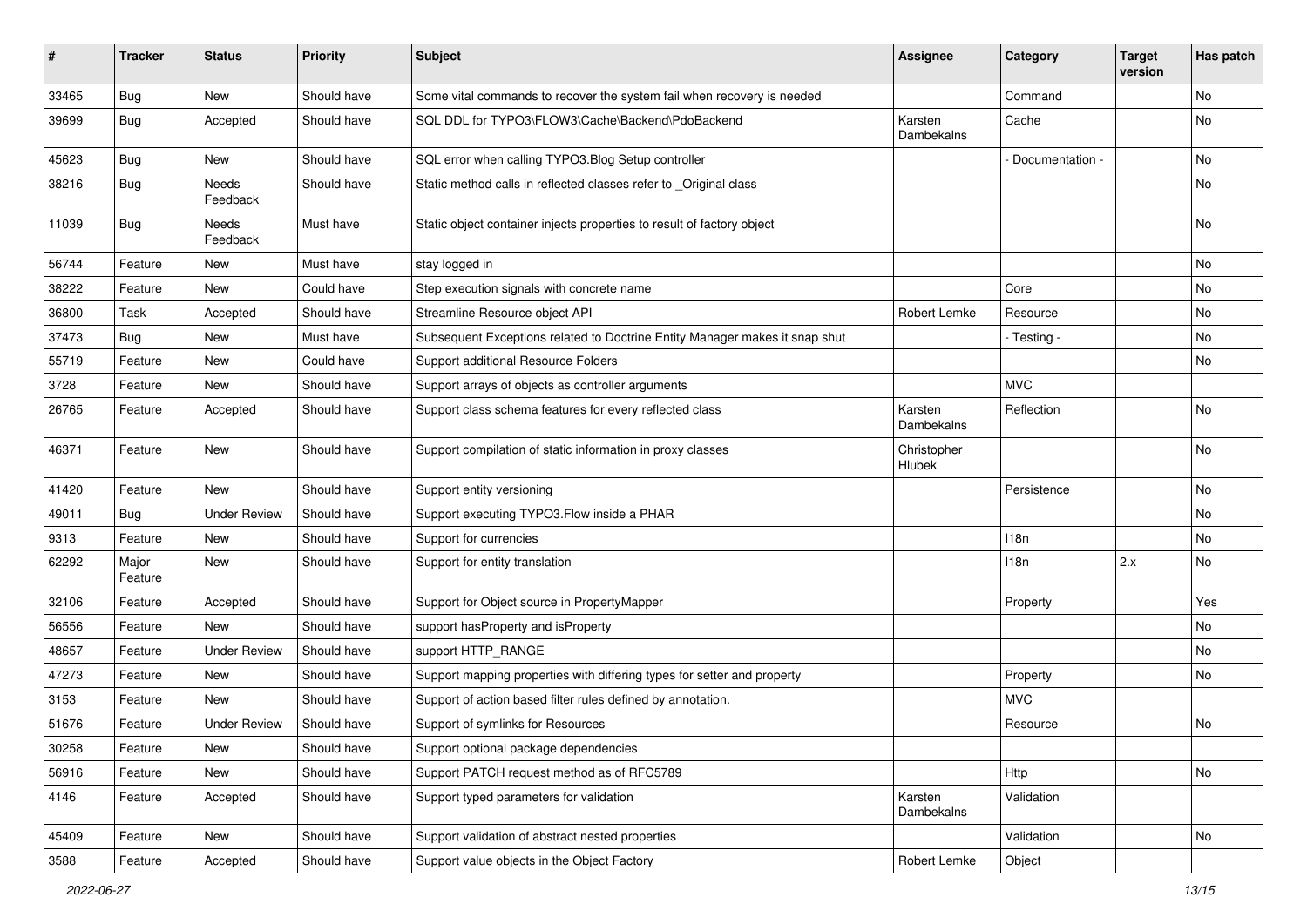| #     | <b>Tracker</b> | <b>Status</b>       | <b>Priority</b> | <b>Subject</b>                                                                                                                         | <b>Assignee</b>             | Category                         | <b>Target</b><br>version | Has patch |
|-------|----------------|---------------------|-----------------|----------------------------------------------------------------------------------------------------------------------------------------|-----------------------------|----------------------------------|--------------------------|-----------|
| 54744 | <b>Bug</b>     | <b>New</b>          | Should have     | System.log contains many NOTICE Flow The argument "workspace" declared in<br>pointcut does not exist in method TYPO3                   |                             | Log                              |                          | <b>No</b> |
| 46689 | Bug            | <b>New</b>          | Must have       | The new ClassLoader swallows Fatal Errors                                                                                              | Marc Neuhaus                |                                  |                          | <b>No</b> |
| 1856  | Feature        | <b>New</b>          | Should have     | The Package Manager checks dependencies between packages on each activation,<br>deactivation                                           | Christopher<br>Hlubek       | Package                          |                          |           |
| 52280 | Task           | <b>Under Review</b> | Should have     | Throw Exception if there is an array in PSR-0 autoload                                                                                 |                             |                                  |                          | Yes       |
| 45253 | Task           | Accepted            | Must have       | Throw exception in PointcutMethodNameFilter if given method's argument does not<br>match the actual method signature                   | Christian Müller            | Security                         |                          | <b>No</b> |
| 46050 | Feature        | <b>New</b>          | Could have      | To decouple log file writing at Logger->logException                                                                                   |                             | Log                              |                          | No        |
| 33018 | Feature        | <b>New</b>          | Should have     | Translator should support override of labels from other packages                                                                       |                             | 118n                             |                          | No        |
| 53350 | Bug            | Accepted            | Should have     | Trying to create a Link in an Template in CLI Context should provide a helpful<br>exception                                            | Bastian<br>Waidelich        | MVC - Routing                    |                          | No        |
| 59878 | Bug            | <b>New</b>          | Must have       | TYPO3\Flow\Core\Booting\Exception\SubProcessException thrown in file Scripts.php                                                       |                             | Error Handler<br>Report -        | 1.1.1                    | <b>No</b> |
| 54381 | Bug            | <b>New</b>          | -- undefined -- | TYPO3\Flow\Core\Booting\Exception\SubProcessException thrown in file Scripts.php                                                       |                             | <b>Error Handler</b><br>Report - |                          | <b>No</b> |
| 53851 | <b>Bug</b>     | <b>New</b>          | -- undefined -- | TYPO3\Flow\Core\Booting\Exception\SubProcessException thrown in file Scripts.php                                                       |                             | <b>Error Handler</b><br>Report - |                          | <b>No</b> |
| 59747 | <b>Bug</b>     | <b>New</b>          | Should have     | TYPO3\Flow\Error\Exception thrown in file ErrorHandler.php                                                                             |                             |                                  |                          | No        |
| 59140 | Bug            | <b>New</b>          | -- undefined -- | TYPO3\Flow\Error\Exception thrown in file ErrorHandler.php                                                                             |                             | Error Handler<br>Report -        |                          | <b>No</b> |
| 59049 | Bug            | <b>New</b>          | Should have     | TYPO3\Flow\Error\Exception thrown in file ErrorHandler.php                                                                             |                             | <b>Error Handler</b><br>Report - |                          | <b>No</b> |
| 52005 | Bug            | <b>New</b>          | Could have      | TYPO3\Flow\Error\Exception thrown in file ErrorHandler.php                                                                             |                             | <b>Error Handler</b><br>Report - |                          | <b>No</b> |
| 51704 | Bug            | New                 | -- undefined -- | TYPO3\Flow\Error\Exception thrown in file ErrorHandler.php                                                                             |                             | <b>Error Handler</b><br>Report - |                          | <b>No</b> |
| 44361 | Bug            | <b>New</b>          | Should have     | TYPO3\Flow\I18n\Formatter\DatetimeFormatter - caching DATETIME type                                                                    |                             | 118n                             | 2.0.1                    | <b>No</b> |
| 58852 | Bug            | New                 | Should have     | TYPO3\Flow\Security\Exception\AccessDeniedException should clarify which action<br>fails to execute                                    |                             | Security                         |                          | <b>No</b> |
| 49801 | Bug            | <b>New</b>          | -- undefined -- | TYPO3\Flow\Security\Exception\AccessDeniedException thrown in file<br>TYPO3 Flow Security Authorization AccessDecisionVoterManager.php |                             | Error Handler<br>Report -        |                          | <b>No</b> |
| 45405 | <b>Bug</b>     | Accepted            | Should have     | Uncaught Exception in DynamicRoutePart                                                                                                 | <b>Bastian</b><br>Waidelich | MVC - Routing                    |                          | <b>No</b> |
| 3305  | Feature        | Accepted            | Must have       | Unmodified objects retrieved from a repository should not be validated in the<br>controller                                            | Robert Lemke                | <b>MVC</b>                       |                          | <b>No</b> |
| 39096 | Bug            | New                 | Should have     | Unnecessary compile invoked in non production context?                                                                                 |                             | Core                             | 2.0.1                    | No        |